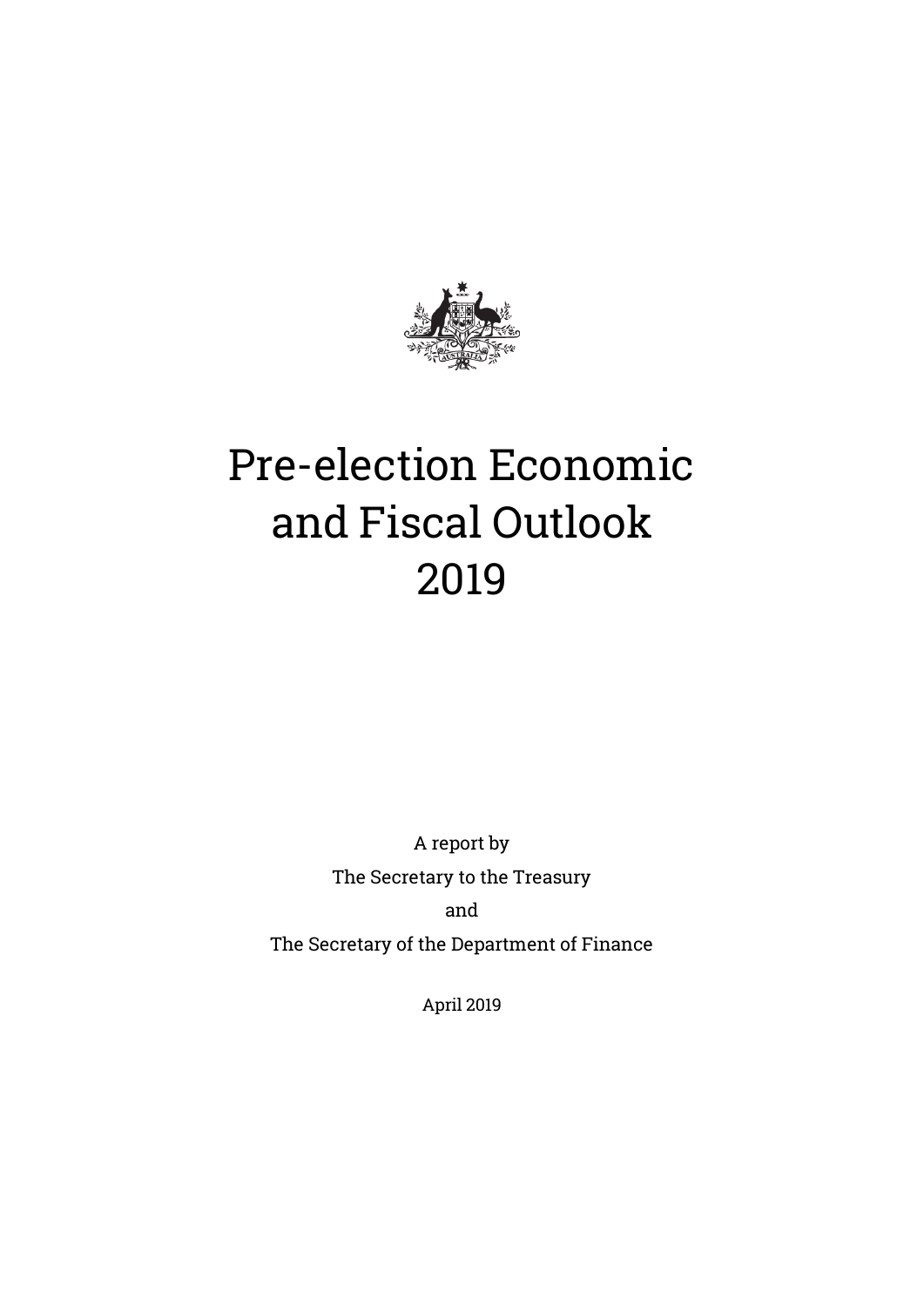#### © Commonwealth of Australia 2019

ISBN 978-1-925832-02-0

This publication is available for your use under a Creative Commons BY Attribution 3.0 Australia licence, with the exception of the Commonwealth Coat of Arms, third party content and where otherwise stated. The full licence terms are available from [www.creativecommons.org/licenses/by/3.0/au/legalcode.](http://www.creativecommons.org/licenses/by/3.0/au/legalcode)



Use of Commonwealth of Australia material under a Creative Commons BY Attribution 3.0 Australia licence requires you to attribute the work (but not in any way that suggests that the Commonwealth of Australia endorses you or your use of the work).

*Commonwealth of Australia material used 'as supplied'.*

Provided you have not modified or transformed Commonwealth of Australia material in any way including, for example, by changing the Commonwealth of Australia text; calculating percentage changes; graphing or charting data; or deriving new statistics from published statistics — then the Commonwealth of Australia prefers the following attribution:

*Source: The Commonwealth of Australia.*

#### **Derivative material**

If you have modified or transformed Commonwealth of Australia material, or derived new material from those of the Commonwealth of Australia in any way, then the Commonwealth of Australia prefers the following attribution:

*Based on Commonwealth of Australia data.*

#### **Use of the Coat of Arms**

The terms under which the Coat of Arms can be used are set out on the Department of the Prime Minister and Cabinet website (see [www.pmc.gov.au/government/](http://www.pmc.gov.au/government/commonwealth-coat-arms) [commonwealth-coat-arms\)](http://www.pmc.gov.au/government/commonwealth-coat-arms).

#### **Other uses**

Enquiries regarding this licence and any other use of this document are welcome at:

Manager Media Unit The Treasury Langton Crescent Parkes ACT 2600 Email: [medialiaison@treasury.gov.au](mailto:medialiaison@treasury.gov.au)

#### **Internet**

A copy of this document is available at [www.treasury.gov.au](http://www.treasury.gov.au/) and [www.finance.gov.au.](http://www.finance.gov.au/)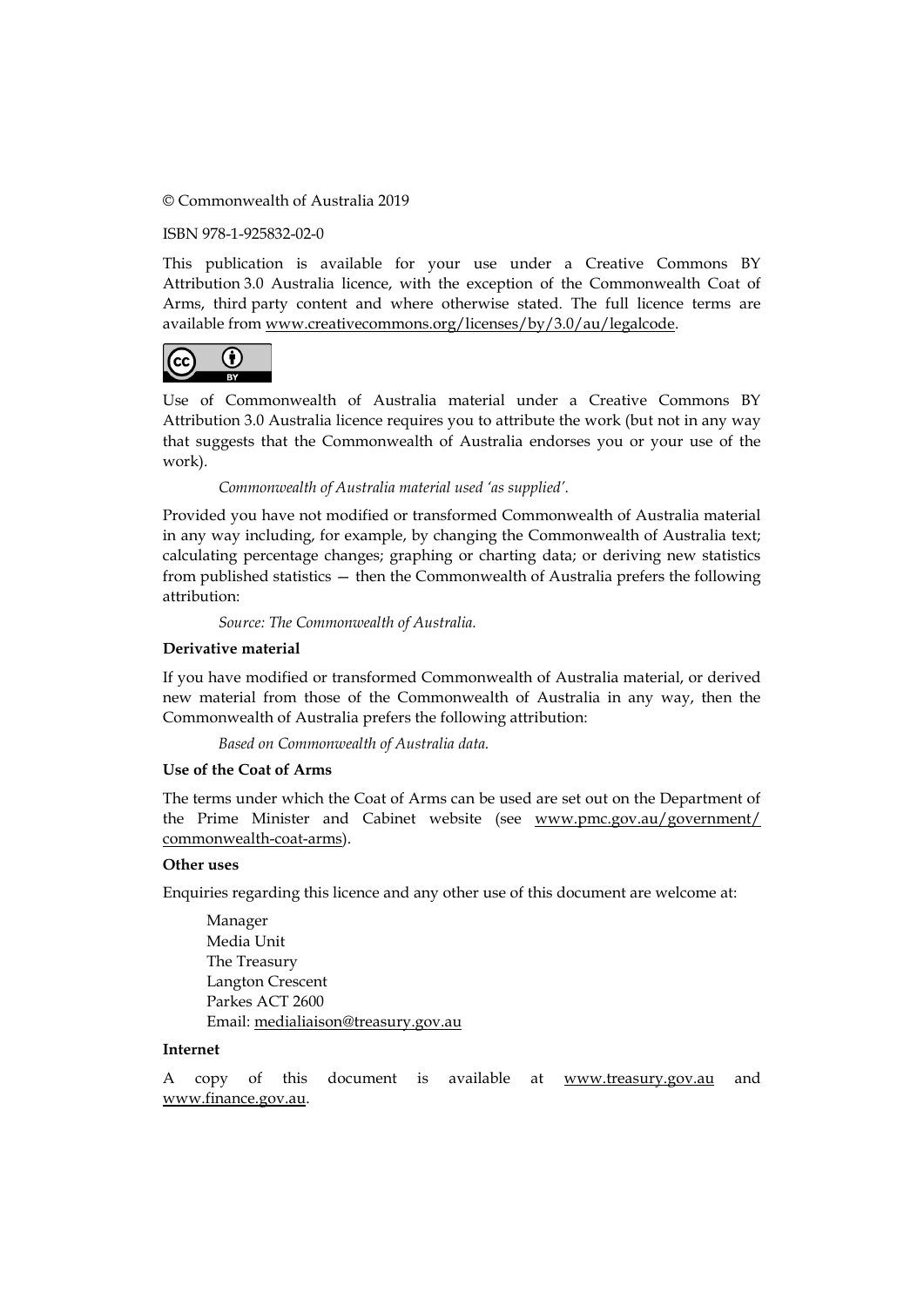#### **Notes**

- (a) The following definitions are used in the Pre-election Economic and Fiscal Outlook (PEFO):
	- 'real' means adjusted for the effect of inflation;
	- real growth in expenses and payments is calculated using the Consumer Price Index (CPI) as the deflator;
	- the Budget year refers to 2019-20, while the forward years refer to 2020-21, 2021-22 and 2022-2023; and
	- one billion is equal to one thousand million.
- (b) Figures in tables and generally in the text have been rounded. Discrepancies in tables between totals and sums of components are due to rounding:
	- estimates under \$100,000 are rounded to the nearest thousand;
	- estimates \$100,000 and over are generally rounded to the nearest tenth of a million;
	- estimates midway between rounding points are rounded up; and
	- the percentage changes in statistical tables are calculated using unrounded data.
- (c) For the budget balance, a negative sign indicates a deficit while no sign indicates a surplus.
- (d) The following notations are used:

|         | nil                                         |
|---------|---------------------------------------------|
| na      | not applicable (unless otherwise specified) |
| \$m     | millions of dollars                         |
| \$b     | billions of dollars                         |
| nfp     | not for publication                         |
| (e)     | estimates (unless otherwise specified)      |
| (p)     | projections (unless otherwise specified)    |
| NEC/nec | not elsewhere classified                    |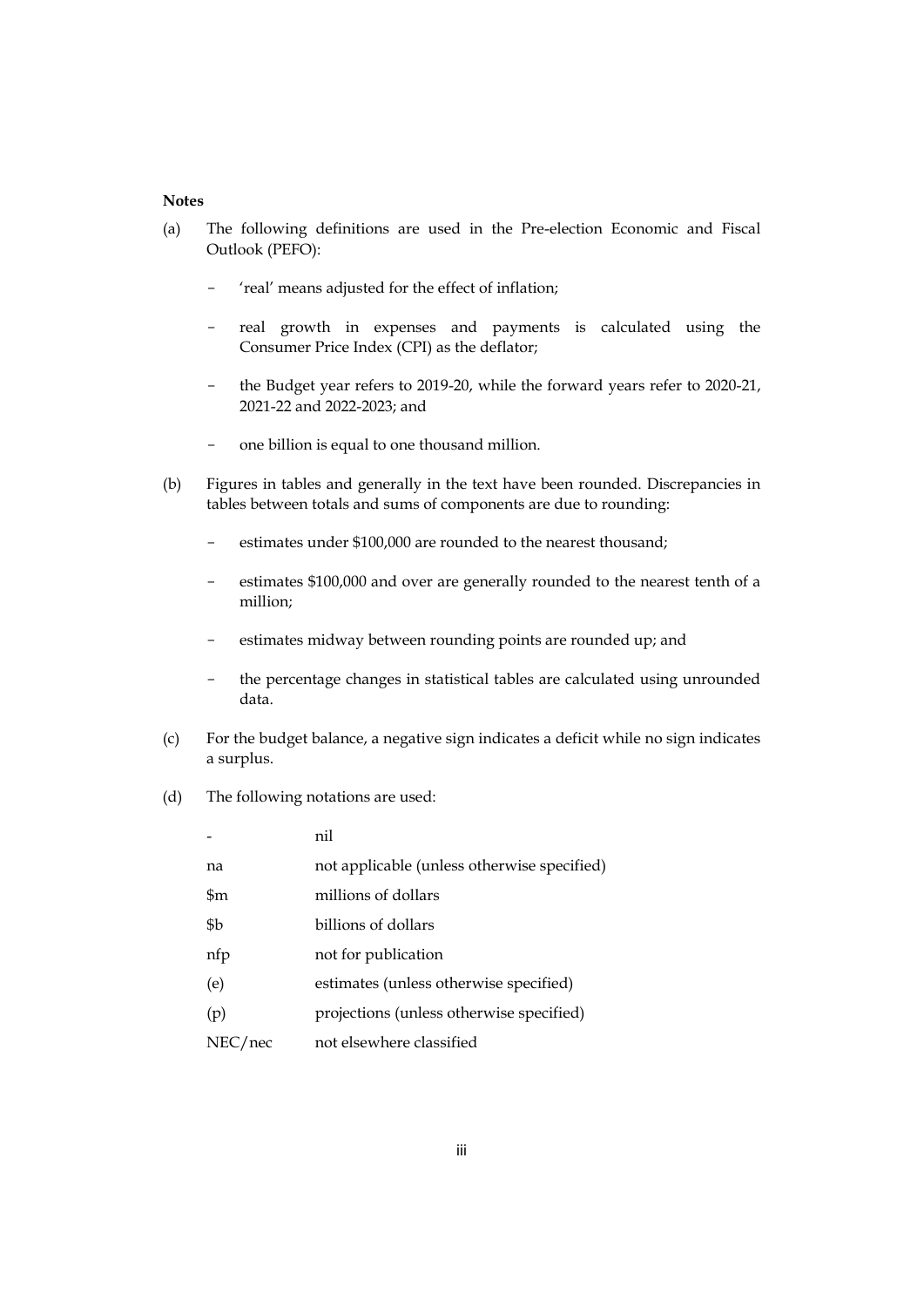(e) The Australian Capital Territory and the Northern Territory are referred to as 'the territories'. References to the 'states' or 'each state' include the territories. The following abbreviations are used for the names of the states, where appropriate:

| <b>NSW</b> | New South Wales                     |
|------------|-------------------------------------|
| <b>VIC</b> | Victoria                            |
| QLD        | Queensland                          |
| WA         | Western Australia                   |
| <b>SA</b>  | South Australia                     |
| <b>TAS</b> | Tasmania                            |
| ACT        | <b>Australian Capital Territory</b> |
| NT         | Northern Territory                  |

(f) In this paper the term 'Commonwealth' refers to the Commonwealth of Australia. The term is used when referring to the legal entity of the Commonwealth of Australia.

The term 'Australian Government' is used when referring to the Government and the decisions and activities made by the Government on behalf of the Commonwealth of Australia.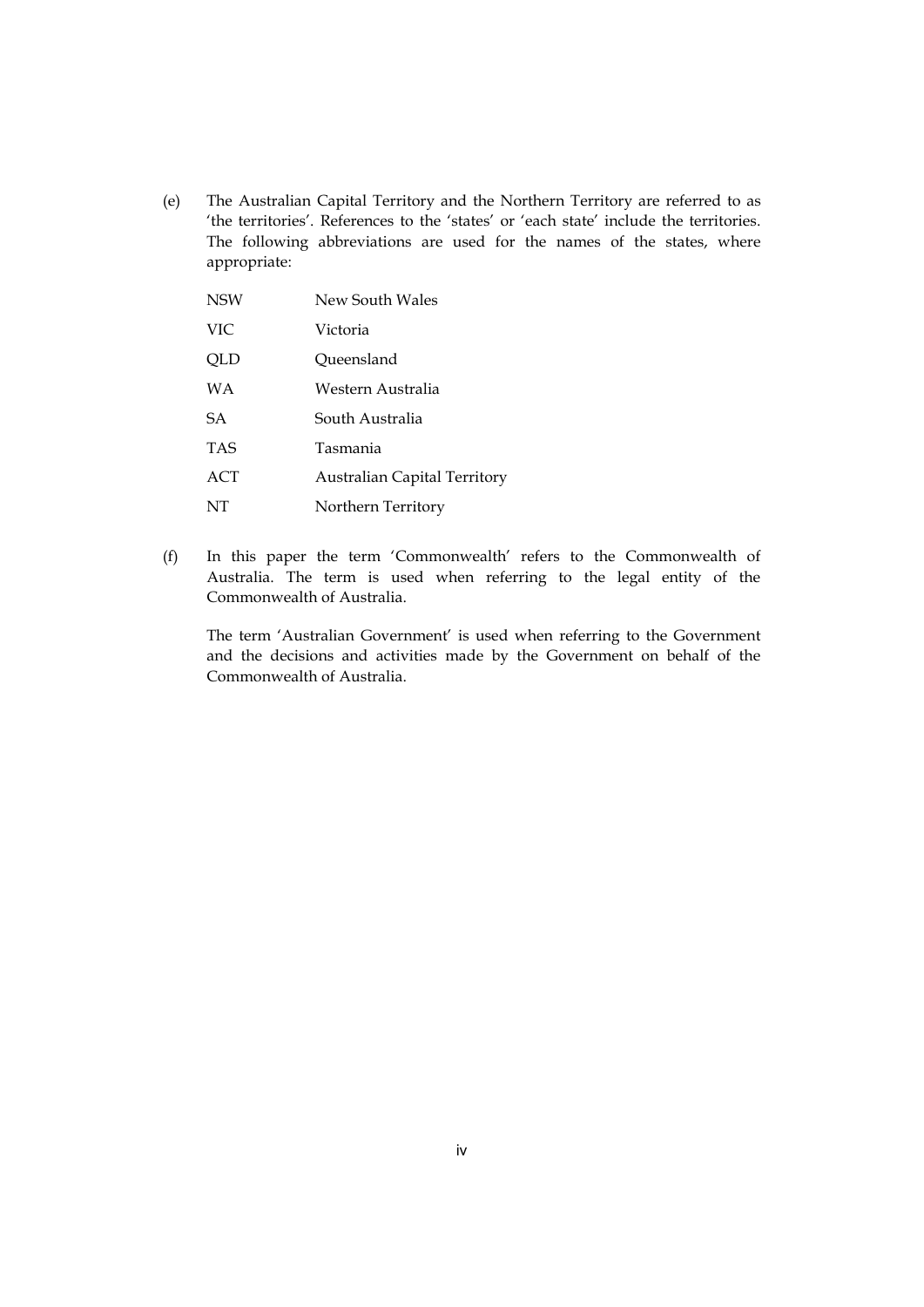# **CONTENTS**

| STATEMENT BY THE TREASURER AND THE MINISTER FOR FINANCE AND THE     |  |
|---------------------------------------------------------------------|--|
| STATEMENT BY THE SECRETARY TO THE TREASURY AND THE SECRETARY OF THE |  |
|                                                                     |  |
|                                                                     |  |
|                                                                     |  |
|                                                                     |  |
|                                                                     |  |
|                                                                     |  |
|                                                                     |  |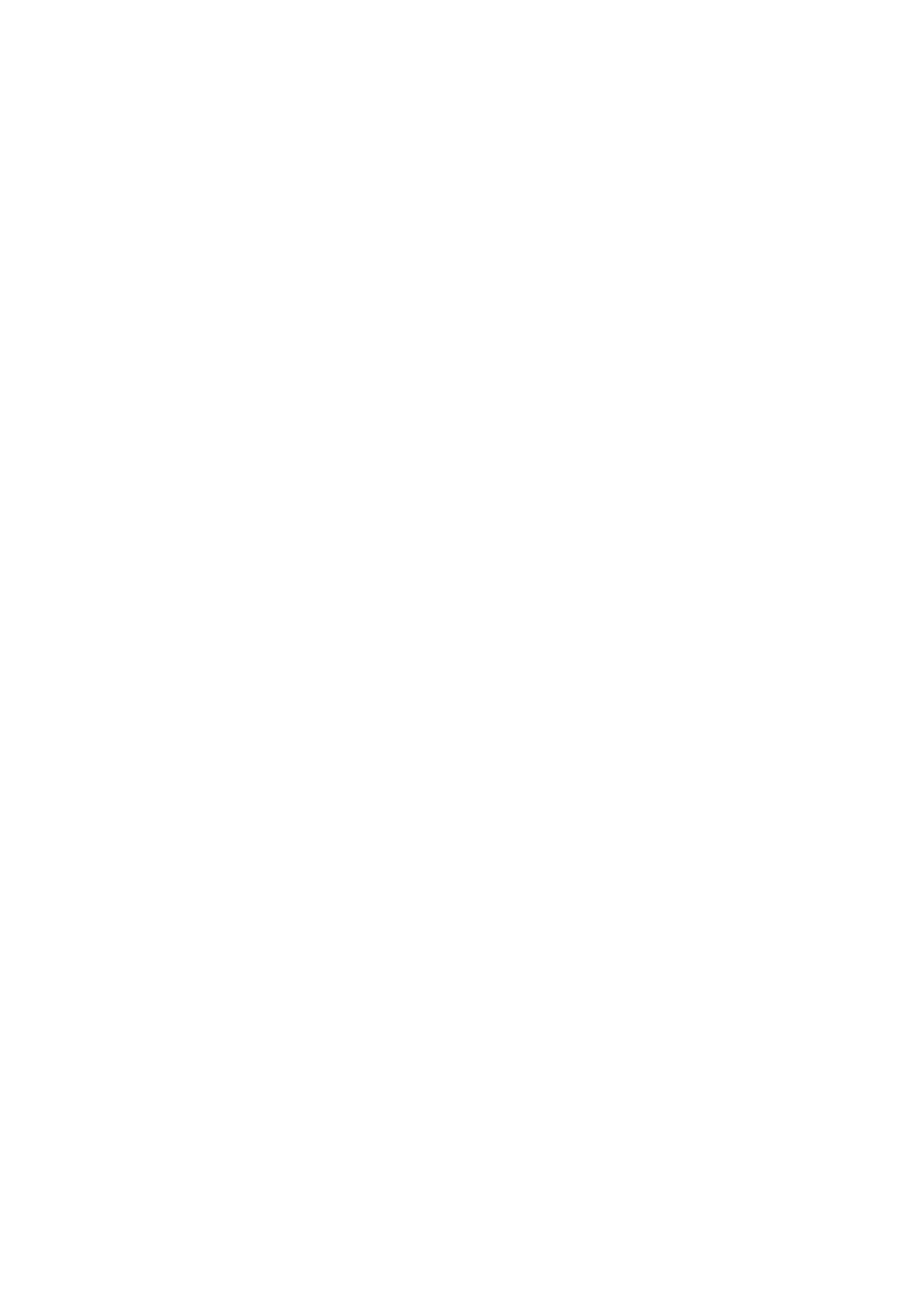### **PREFACE**

The *Charter of Budget Honesty Act 1998* (the Charter) provides for the Secretary to the Treasury and the Secretary of the Department of Finance (the Secretaries) to release publicly a Pre-election Economic and Fiscal Outlook report (PEFO) within 10 days of the issue of the writs for a general election. Such writs were issued on 11 April 2019.

The purpose of the PEFO is to provide updated information on the economic and fiscal outlook. The information in the report takes into account, to the fullest extent possible, all Government decisions and all other circumstances that may have a material effect on the economic and fiscal outlook that were in existence before the issue of the writs for the election.

The Charter provides that, where there is information unchanged from that set out in full in an earlier budget report, the PEFO may summarise and state this information is unchanged. As the writs for the 2019 election were issued shortly after the release of the 2019-20 Budget, this PEFO provides reference to information published in the 2019-20 Budget where it is unchanged.

Consistent with the requirements of the Charter, the PEFO includes:

- fiscal estimates and projections for the current financial year (2018-19) and the following four financial years (2019-20, 2020-21, 2021-22 and 2022-23);
- economic and other assumptions for the current financial year and the following four financial years used in preparing these updated fiscal estimates;
- discussion of the sensitivity of updated fiscal estimates to changes in those economic and other assumptions and refers to the detailed analysis in the 2019-20 Budget that remains unchanged;
- an updated set of financial statements and summary of the external reporting standards used in the preparation of the PEFO (**Appendix A**);
- a list of policy decisions taken by the Government since the 2019-20 Budget and decisions that were taken but not announced at that time (**Appendix B**). The PEFO does not include the impact of commitments made in the context of the current election campaign; and
- an updated statement of the risks that may have a material effect on the fiscal outlook (**Appendix C**).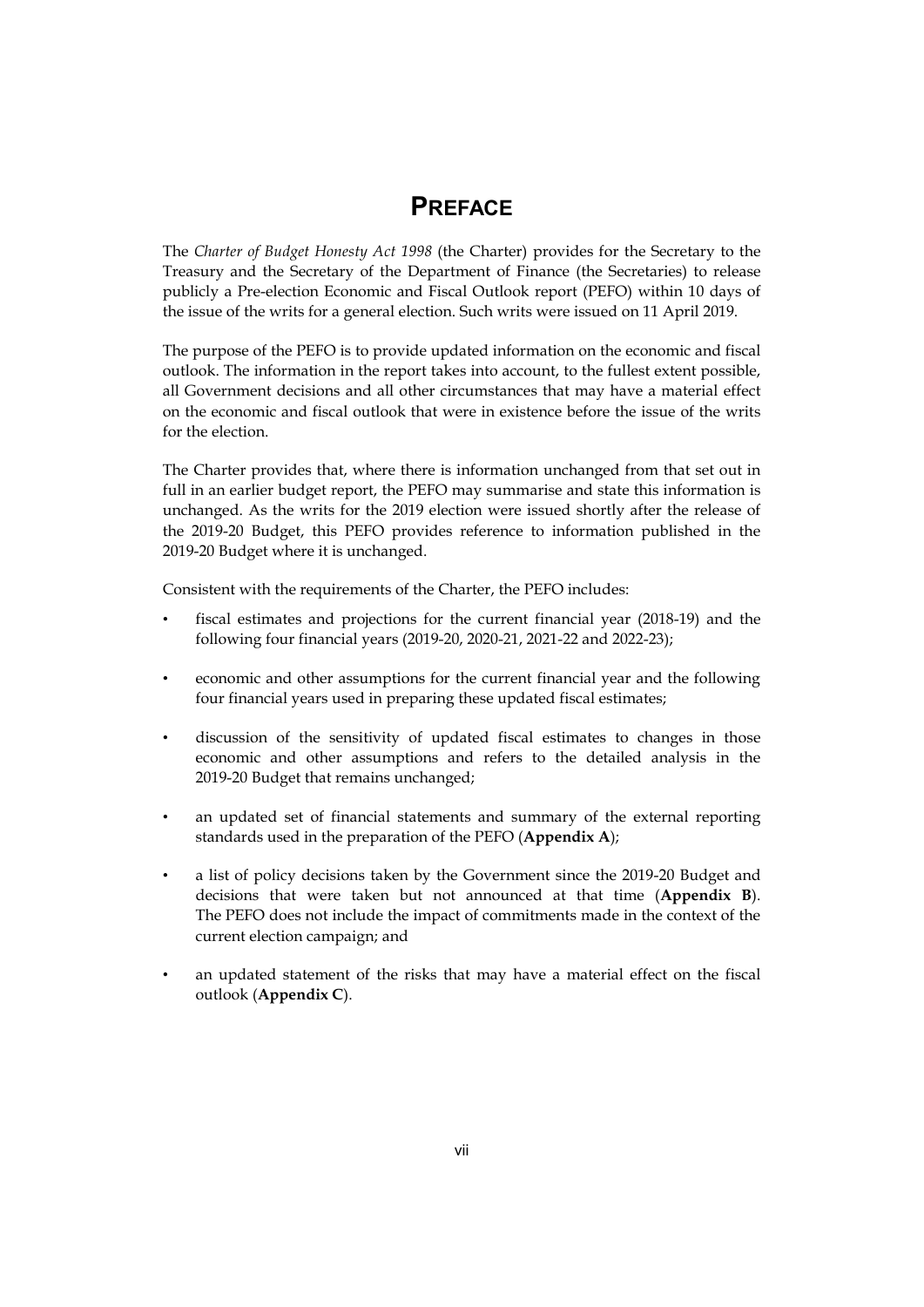# **STATEMENT BY THE TREASURER AND THE MINISTER FOR FINANCE AND THE PUBLIC SERVICE**

Consistent with the *Charter of Budget Honesty Act 1998*, we declare that we have disclosed to the Secretary to the Treasury and the Secretary of the Department of Finance all details of any Government decision, or any other circumstance, that we know about:

- (i) that has, or could have, material fiscal or economic implications; and
- (ii) that neither of the responsible Secretaries could reasonably be expected to know about.

The Hon Josh Frydenberg MP Senator the Hon Mathias Cormann Treasurer Minister for Finance and the Public Service

April 2019 April 2019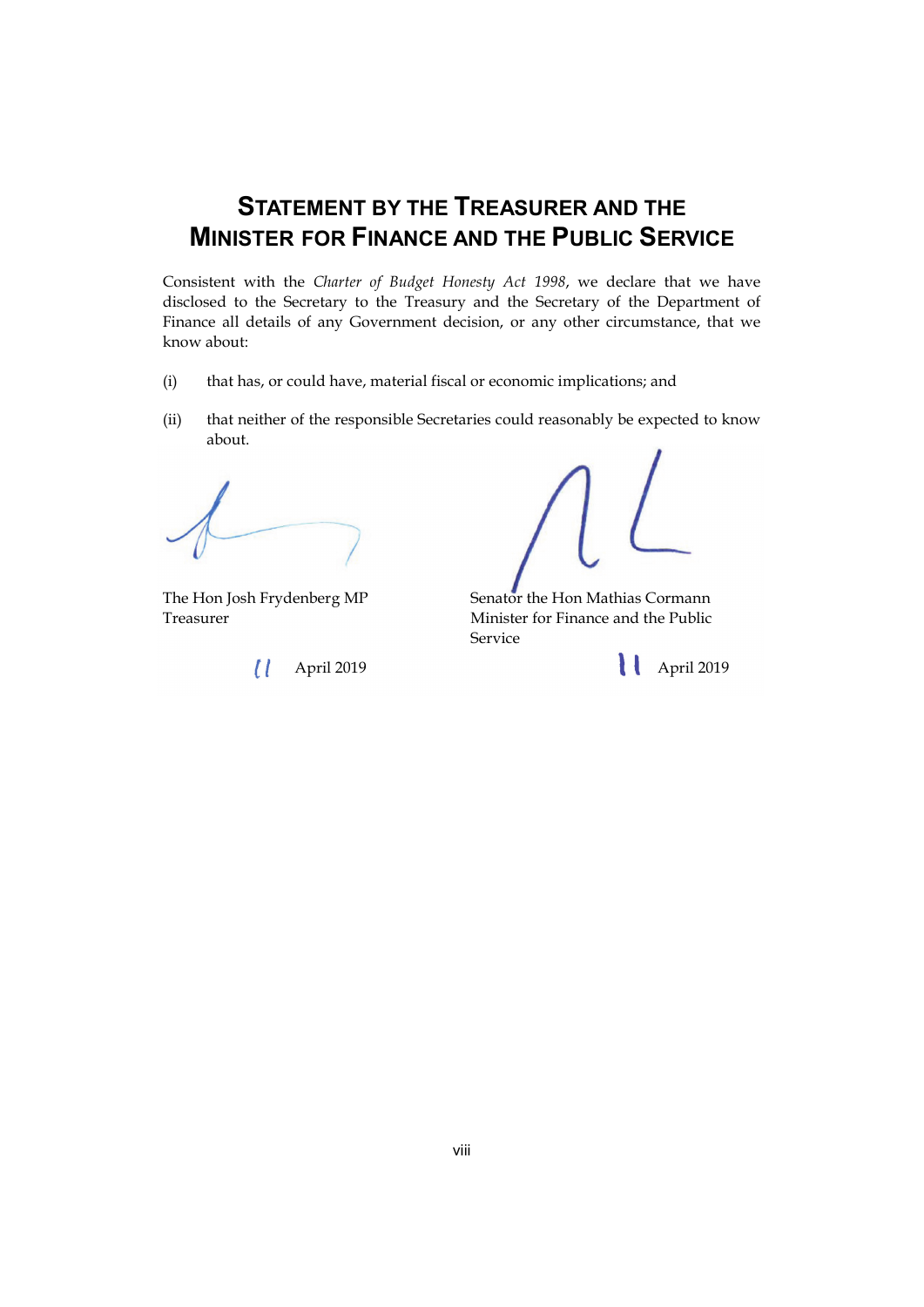# **STATEMENT BY THE SECRETARY TO THE TREASURY AND THE SECRETARY OF THE DEPARTMENT OF FINANCE**

Consistent with the *Charter of Budget Honesty Act 1998*, we declare that, to the fullest extent possible, the information in the Pre-election Economic and Fiscal Outlook 2019 for which we are responsible:

- (i) reflects the best professional judgment of the officers of the Treasury and the Department of Finance;
- (ii) takes into account all economic and fiscal information available; and
- (iii) incorporates the fiscal implications of Government decisions and circumstances disclosed by the responsible Ministers.

Plo

Mr Philip Gaetjens Secretary to the Treasury **17** April 2019

Thursday

Ms Rosemary Huxtable, PSM Secretary, Department of Finance 17 April 2019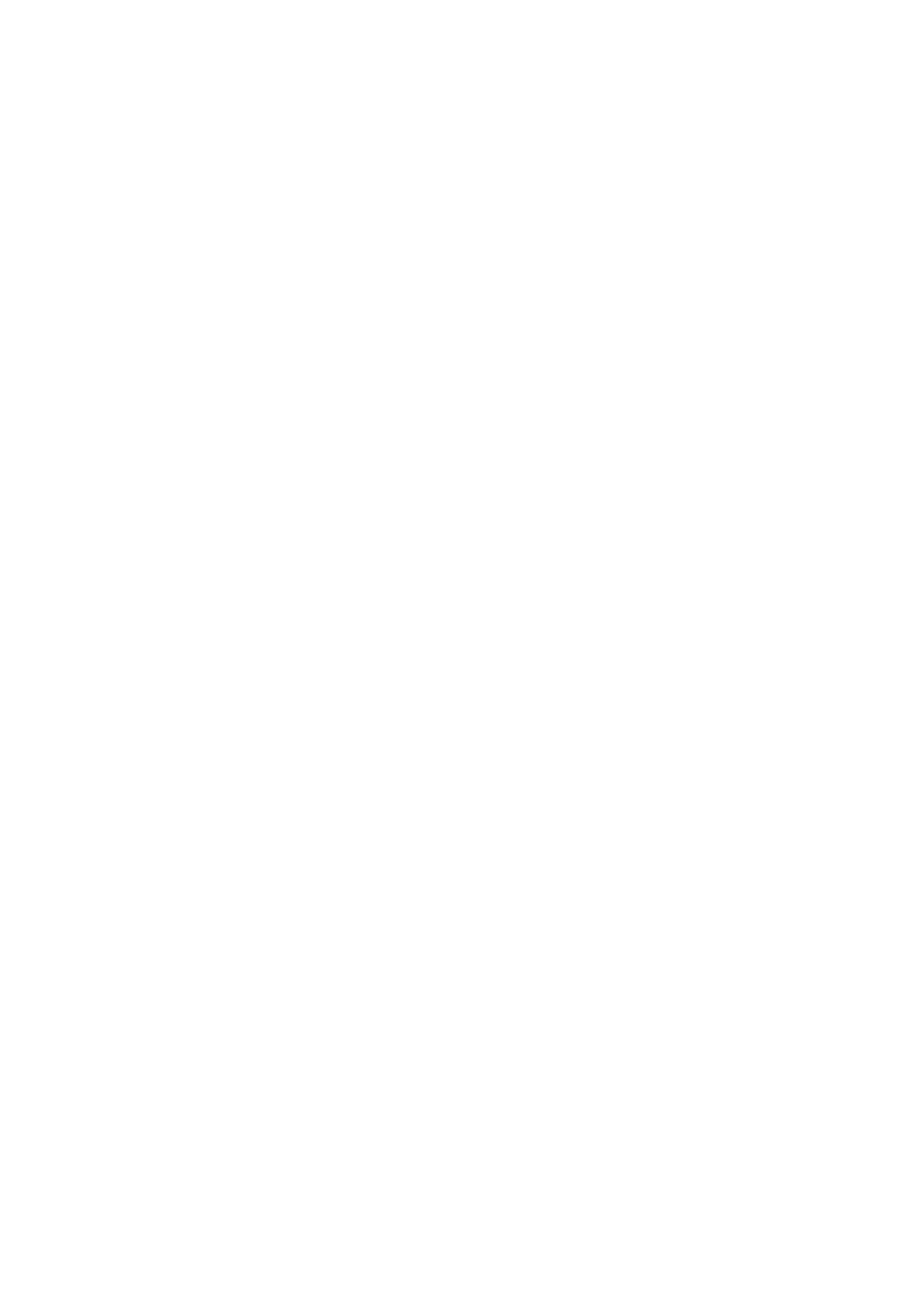### **PRE-ELECTION ECONOMIC AND FISCAL OUTLOOK**

### **OVERVIEW**

Consistent with the Charter, the 2019 PEFO provides updated fiscal and economic estimates and projections, based on the best professional judgment of the Treasury and the Department of Finance, reflecting all known information at the time of the issue of the election writs.

The economic and fiscal outlook for the Commonwealth has not materially changed since the publication of the 2019-20 Budget on 2 April 2019.

An underlying cash surplus of \$7.1 billion (0.4 per cent of GDP) is expected in 2019-20, with further surpluses expected across the forward estimates. Table 1 provides estimates and projections of the underlying cash and net operating balance for the period from 2018-19 to 2022-23.

#### **Table 1: Budget aggregates**

|                                  | <b>Estimates</b> |         |         | <b>Projections</b> |         |          |
|----------------------------------|------------------|---------|---------|--------------------|---------|----------|
|                                  | 2018-19          | 2019-20 | 2020-21 | 2021-22            | 2022-23 | Total(a) |
| Underlying cash balance (\$b)(b) | $-4.3$           | 7.1     | 11.0    | 17.8               | 9.2     | 45.0     |
| Per cent of GDP                  | $-0.2$           | 0.4     | 0.5     | 0.8                | 0.4     |          |
| Net operating balance (\$b)      | 8.4              | 12.9    | 18.2    | 28.8               | 20.6    | 80.5     |
| Per cent of GDP                  | 0.4              | 0.6     | 0.9     | 1.3                | 0.9     |          |

(a) Total is equal to the sum of amounts from 2019-20 to 2022-23.

(b) Excludes expected net Future Fund earnings before 2020-21.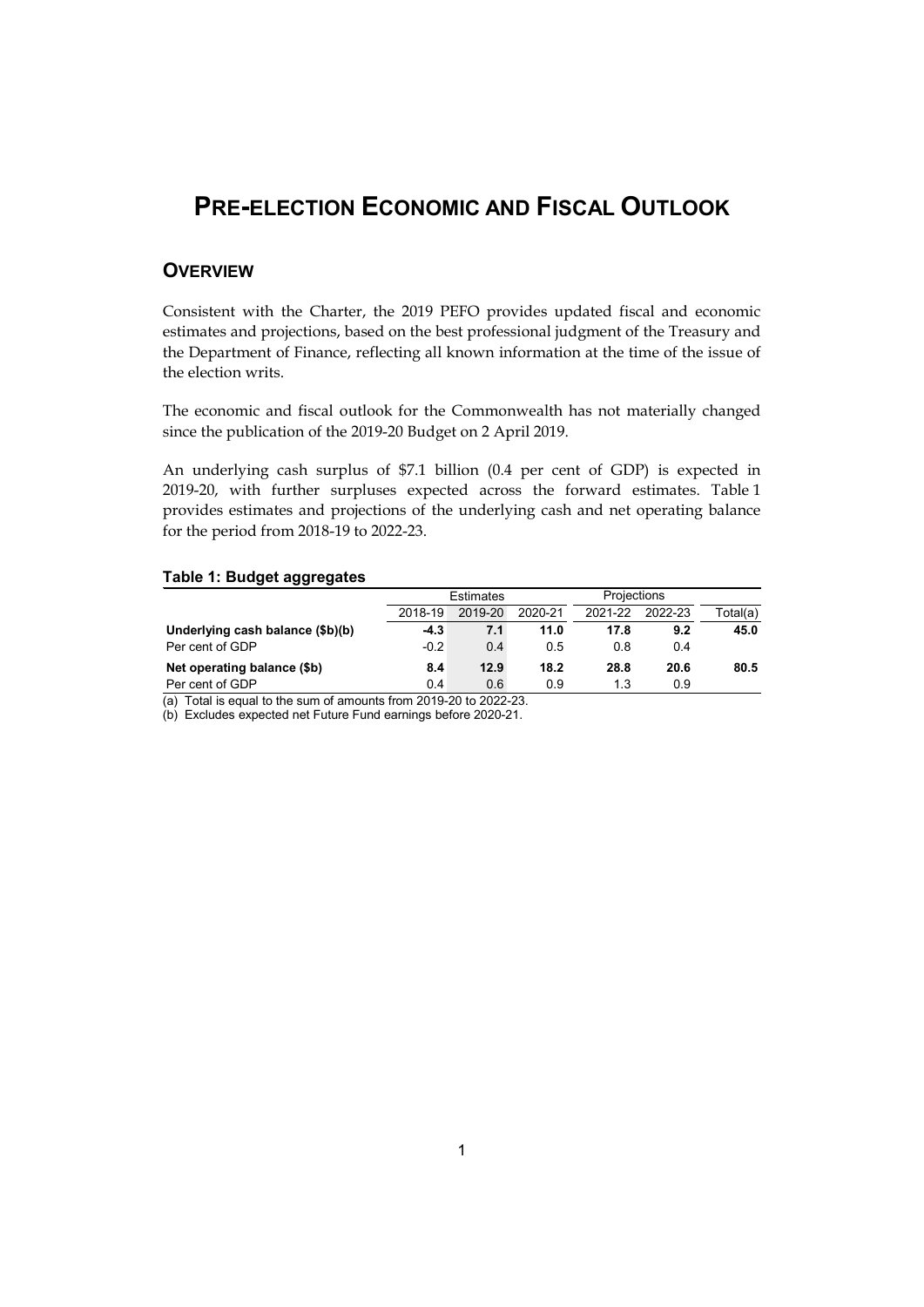#### **ECONOMIC OUTLOOK**

Real GDP is forecast to grow at around its estimated potential rate of 2¾ per cent in 2019-20 and 2020-21, sustaining solid employment growth and supporting a pick-up in wage growth. Household consumption, business investment, public final demand and exports are all expected to contribute to growth. Dwelling investment is expected to detract from growth, following declines in housing prices and building approvals partly in response to a rebalancing of supply and demand.

The economy is expected to continue to benefit from solid global growth, especially amongst Australia's major trading partners. Global growth strengthened in 2017 and into 2018, with robust labour market conditions driving down unemployment rates in advanced economies. But growth slowed in a number of economies in the second half of 2018. Growth in Australia's major trading partners has outpaced global growth over the past decade and this is expected to continue as growth in the Asian region remains relatively strong. Australia's major trading partners are forecast to grow by 4 per cent in 2019, 2020 and 2021.

Accommodative monetary policy settings continue to support the domestic economy, despite some evidence that tightening credit conditions and a recent decline in housing prices are weighing on activity. The Australian dollar remains at levels which are supportive of growth – around one-third lower than the 2011 peak against the US dollar.

Household consumption growth is expected to pick up over the forecast period, supported by continued growth in employment, increasing wage growth, historically low interest rates and personal income tax measures.

Non-mining business investment is forecast to record solid growth, supported by historically low interest rates, while mining investment is expected to make its first contribution to real GDP growth in around seven years. Public final demand will contribute to growth, supported by the National Disability Insurance Scheme and infrastructure investment.

Growth in exports in 2019-20 is expected to be supported by major liquefied natural gas (LNG) projects ramping up production and continuing strong demand from Asia for education and travel services. Rural exports are expected to contribute to growth in 2019-20 on the basis of an assumed return to average seasonal conditions after detracting from growth in 2018-19 due to the drought. Export growth is expected to moderate in 2020-21, in line with more modest capacity expansions in the mining sector.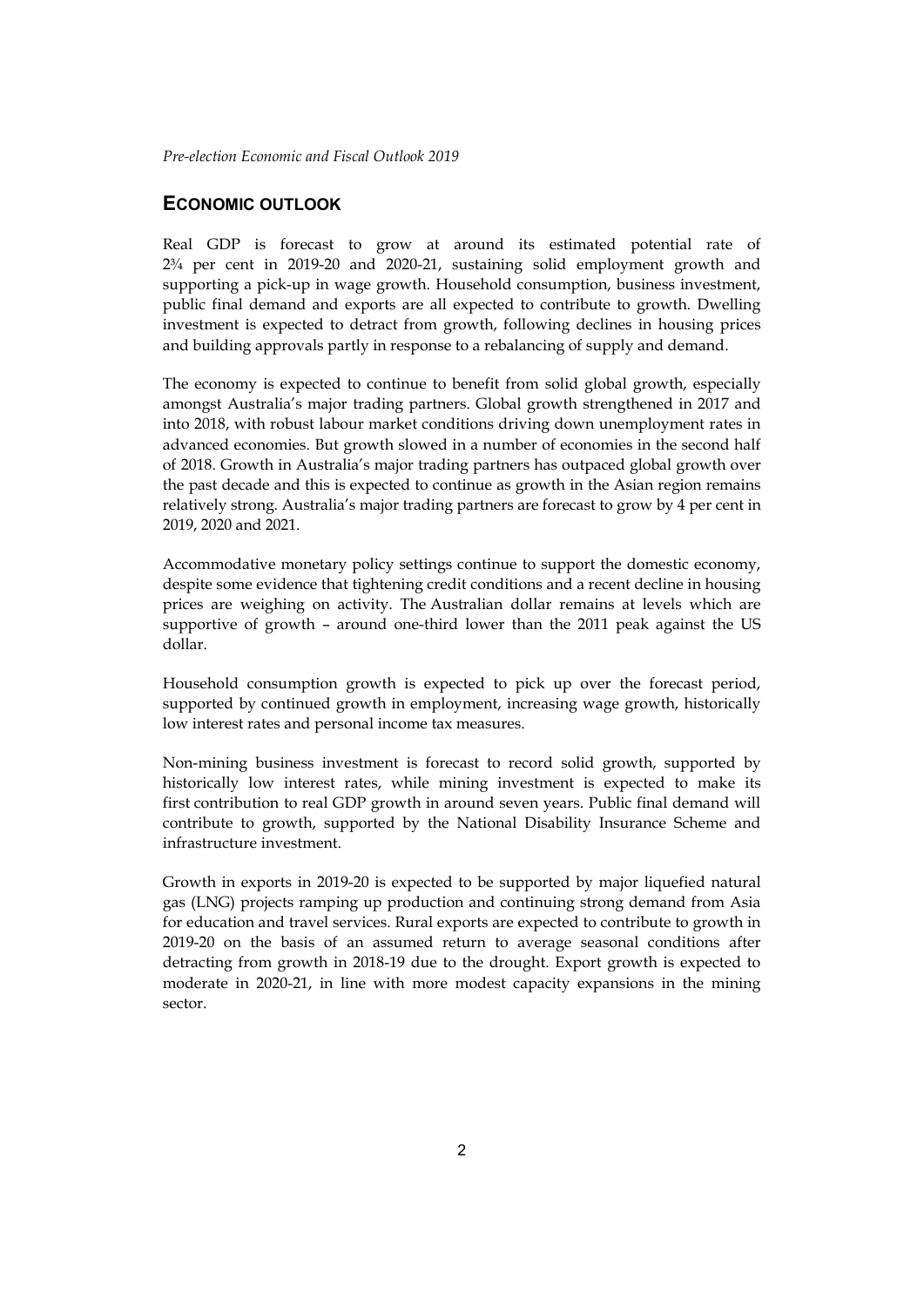Dwelling investment is expected to detract from growth over the forecast period. Recent falls in residential building approvals have occurred alongside falls in housing prices, which accelerated over 2018 and have continued into 2019. Capital city housing prices have fallen by 9.2 per cent from their most recent peak in September 2017. Price falls have been largest in Sydney and Melbourne over that period, although prices remain around 40 to 50 per cent higher in those cities relative to their 2012 levels.

The labour market is strong, with employment recently growing above its long-run average growth rate. The unemployment rate is at its lowest level in more than seven years and the participation rate is at a near-record high. Solid employment growth is expected to continue and the unemployment rate is forecast to be 5 per cent over the forecast period.

As growth in the economy picks up and spare capacity in the labour market continues to be absorbed, wage growth and inflation are expected to increase. Wage growth, as measured by the Wage Price Index, is expected to pick up to 2¾ per cent through the year to the June quarter 2020 and 3¼ per cent through the year to the June quarter 2021. Consumer price inflation is forecast to be 2¼ per cent through the year to the June quarter 2020 and 2½ per cent through the year to the June quarter 2021.

Nominal GDP is forecast to grow by 5 per cent in 2018-19, 3¼ per cent in 2019-20 and 3¾ per cent in 2020-21. Nominal GDP growth is influenced by the terms of trade, which have been supported in recent months by higher-than-assumed commodity prices, in particular for iron ore and metallurgical coal. The terms of trade are forecast to fall in 2019-20, detracting from nominal GDP growth, as prices of some key commodities are assumed to decline to more sustainable levels. Comprehensive market and industry consultation undertaken by Treasury supports this judgment.

The forecasts reflect technical assumptions for key commodity prices. Since the 2019-20 Budget, the thermal coal spot price has been lower than assumed, but this has been somewhat offset by a higher-than-assumed iron ore price. The oil price, and therefore the LNG price, has also been higher than the Budget assumption. Given short-term volatility and offsetting movements in individual commodity prices, these differences are judged not to give rise to a material change in nominal GDP. The technical assumptions remain unchanged from Budget. Analysis on the effect of commodity price movements on nominal GDP and revenue forecasts is discussed in *2019-20 Budget Statement 2: Economic Outlook* and *2019-20 Budget Statement 7: Forecasting Performance and Scenario Analysis.*

As always there are a number of risks and uncertainties around the forecasts that continue to evolve. These are largely unchanged from those presented in 2019-20 Budget Statement 2.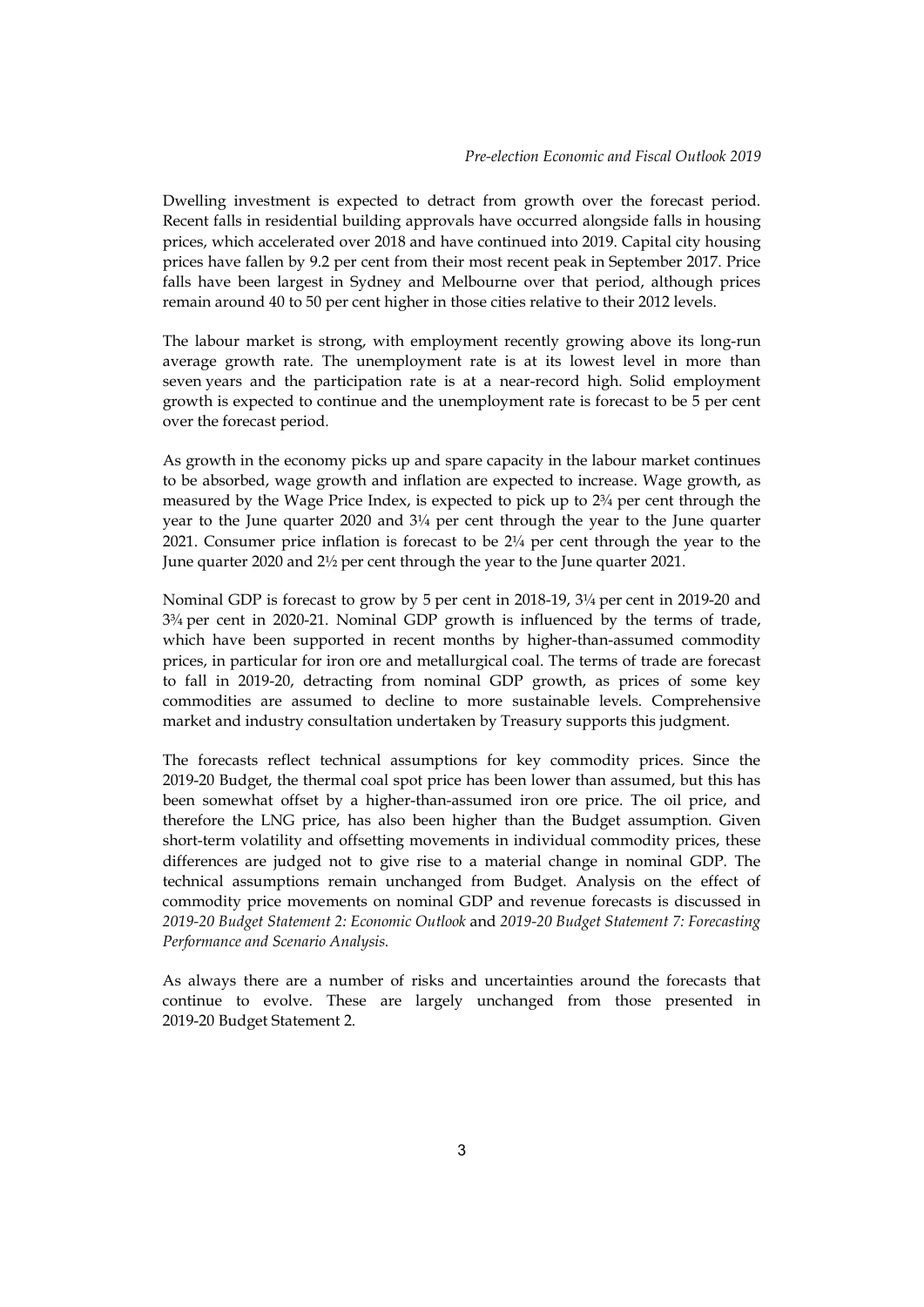Internationally, there is a high degree of uncertainty, which appears to be weighing on measures of global confidence amid a range of economic and geopolitical risks. Some risks have lessened in recent months, notably those from a further escalation in trade tensions between the US and China and those associated with tightening monetary policy. Others, such as risks around the Italian financial sector, are largely unchanged, while the risks associated with Brexit have become more pronounced in recent months, although Australia's trade is oriented more towards Asia than Europe. In the near term, there is also uncertainty associated with how quickly some of the temporary factors that affected global growth in the second half of 2018 will dissipate.

Domestically, uncertainty about the outlook for the housing market, in particular the extent to which housing prices fall further, poses a downside risk to the outlook for both dwelling investment and consumption. A more subdued outlook for household income, or a further tightening in credit conditions, could also constrain household spending amid high levels of household debt. In contrast, faster-than-expected wage or employment growth could lead to household consumption growth being stronger than forecast. There are uncertainties around rural exports given that the outlook will depend on how weather conditions develop. The outlook for commodity prices is a source of significant uncertainty for nominal GDP, but the assumptions for these prices remain prudent.

Table 2 presents the major economic parameters used in preparing the 2019 PEFO. These reflect the best professional judgment of Treasury and are unchanged from those presented in the 2019-20 Budget.

|                      | Outcomes | Forecasts |         |         | Projections |         |  |  |
|----------------------|----------|-----------|---------|---------|-------------|---------|--|--|
|                      | 2017-18  | 2018-19   | 2019-20 | 2020-21 | 2021-22     | 2022-23 |  |  |
| Real GDP             | 2.8      | 21/4      | 23/4    | 23/4    | 3           | 3       |  |  |
| Employment           | 2.7      | 2         | 1.3/4   | 13/4    | 11/2        | 11/2    |  |  |
| Unemployment rate    | 5.4      | 5         | 5       | 5       | 5           | 5       |  |  |
| Consumer price index | 2.1      | 11/2      | 21/4    | 21/2    | 21/2        | 21/2    |  |  |
| Wage price index     | 2.1      | 21/2      | 23/4    | 31/4    | 31/2        | 31/2    |  |  |
| Nominal GDP          | 4.7      | 5         | 31/4    | 33/4    | 41/2        | 41/2    |  |  |

#### **Table 2: Major economic parameters(a)**

(a) Year-average growth unless otherwise stated. From 2017-18 to 2020-21, employment and the wage price index are through-the-year growth to the June quarter. The unemployment rate is the rate for the June quarter. The consumer price index is through-the-year growth to the June quarter.

Source: ABS cat. no. 5206.0, 6202.0, 6345.0, 6401.0 and Treasury.

Detailed forecasts of the economy are prepared for the current financial year, the Budget year and the subsequent financial year. Beyond the forecast period, there is less information on which to prepare detailed forecasts. As such, Australian budgets and other economic statements rely on projections of economic aggregates such as real GDP, nominal GDP and employment growth to underpin budget estimates of receipts and payments. The 2019 PEFO uses the same projection methodology used in budgets and budget updates since the 2014-15 Budget.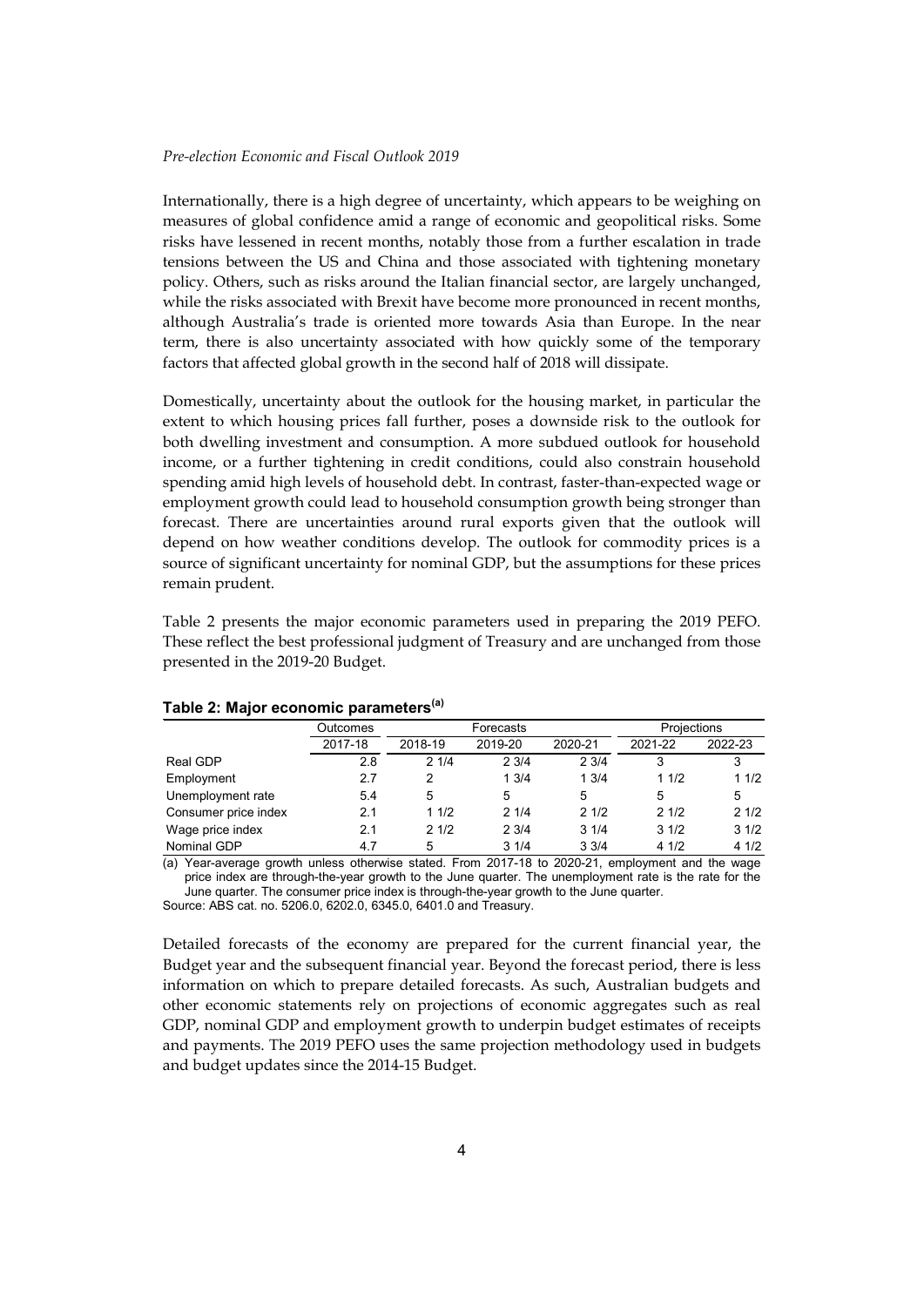That projection methodology assumes spare capacity in the economy at the end of the forecast period is absorbed over the following five years. This is a well-established approach but it is not without drawbacks.

The growth rate of potential GDP is estimated to be  $2\frac{3}{4}$  per cent over the next few years. As spare capacity is absorbed, productivity and labour market variables including employment and the participation rate — are assumed to converge to their potential levels. To absorb the spare capacity in the economy, real GDP from 2021-22 is projected to grow faster than potential at 3 per cent. By the end of 2025-26, spare capacity is absorbed and real GDP is projected to grow at its potential rate thereafter.

Potential GDP is estimated based on an analysis of underlying trends for population, productivity and participation. In the long run, estimates of participation are affected by demographic factors, including the ageing of the population, while productivity is assumed to grow at its 30-year average rate. The unemployment rate is projected to be 5 per cent, consistent with estimates of the non-accelerating inflation rate of unemployment (NAIRU). Inflation is projected to be 2½ per cent, consistent with the mid-point of the RBA's medium-term target band. The terms of trade are projected to remain flat at around their 2005 level from 2022-23. For a discussion of the sensitivity of the GDP growth projections to estimates of potential output see 2019-20 Budget Statement 7.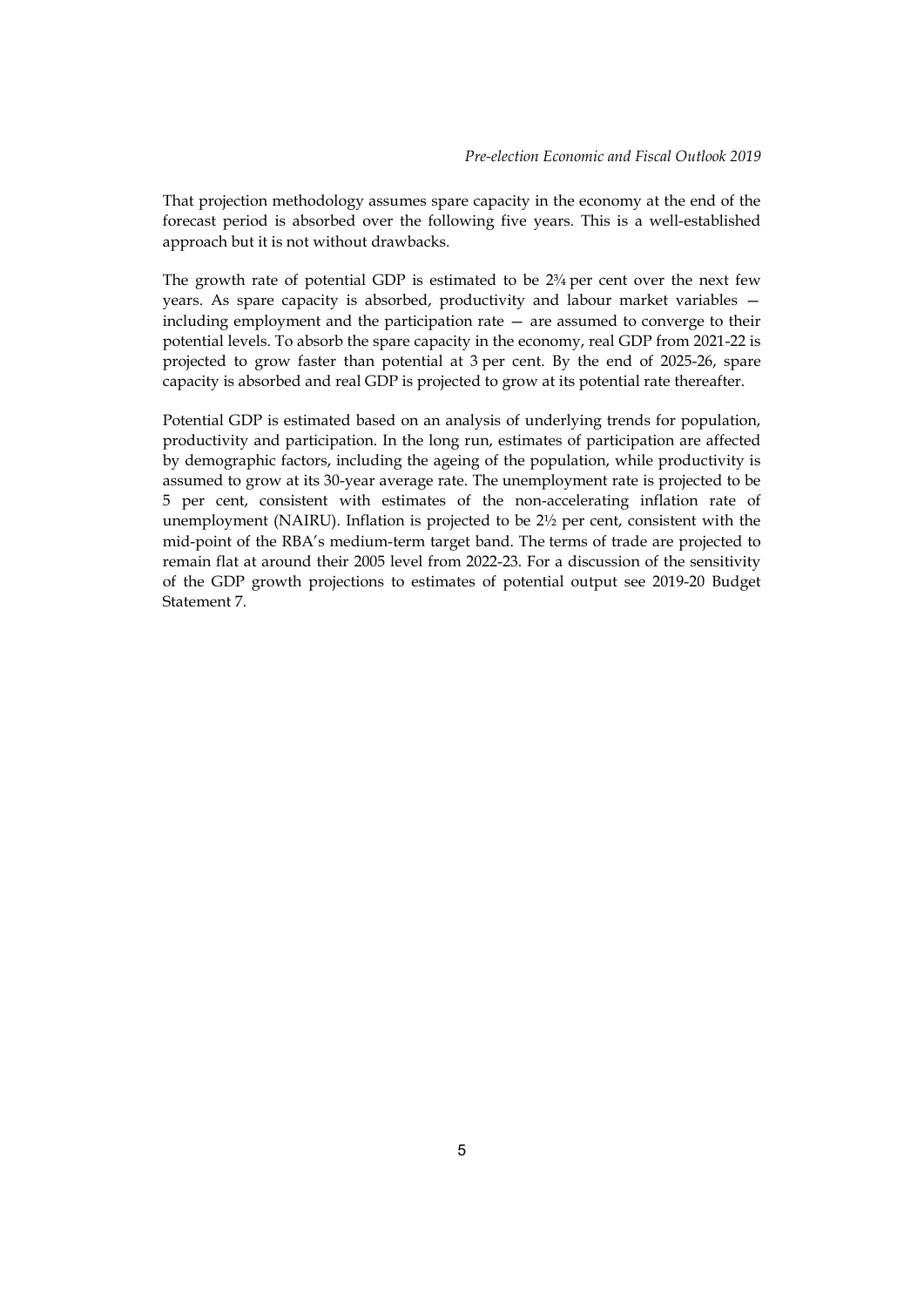### **FISCAL OUTLOOK**

The underlying cash balance is expected to be a surplus of \$7.1 billion (0.4 per cent of GDP) in 2019-20, with further surpluses expected across the forward estimates.

Table 3 provides a summary of the major budget aggregates.

|                             | <b>Estimates</b> |         | Projections |         |         |          |  |
|-----------------------------|------------------|---------|-------------|---------|---------|----------|--|
|                             | 2018-19          | 2019-20 | 2020-21     | 2021-22 | 2022-23 | Total(a) |  |
|                             | \$b              | \$b     | \$b         | \$b     | \$b     | \$b      |  |
| <b>Receipts</b>             | 485.2            | 505.5   | 522.3       | 551.0   | 566.9   | 2,145.7  |  |
| Per cent of GDP             | 25.0             | 25.2    | 25.1        | 25.4    | 25.0    |          |  |
| Payments(b)                 | 482.8            | 493.3   | 511.3       | 533.2   | 557.7   | 2,095.6  |  |
| Per cent of GDP             | 24.9             | 24.6    | 24.6        | 24.5    | 24.5    |          |  |
| Net Future Fund earnings(c) | 6.6              | 5.1     | na          | na      | na      | 5.1      |  |
| Underlying cash balance(d)  | $-4.3$           | 7.1     | 11.0        | 17.8    | 9.2     | 45.0     |  |
| Per cent of GDP             | $-0.2$           | 0.4     | 0.5         | 0.8     | 0.4     |          |  |
| Revenue                     | 495.8            | 513.8   | 534.3       | 564.7   | 580.5   | 2,193.2  |  |
| Per cent of GDP             | 25.6             | 25.6    | 25.7        | 26.0    | 25.6    |          |  |
| <b>Expenses</b>             | 487.4            | 500.9   | 516.1       | 535.9   | 559.9   | 2,112.8  |  |
| Per cent of GDP             | 25.1             | 25.0    | 24.8        | 24.7    | 24.6    |          |  |
| Net operating balance       | 8.4              | 12.9    | 18.2        | 28.8    | 20.6    | 80.5     |  |
| Per cent of GDP             | 0.4              | 0.6     | 0.9         | 1.3     | 0.9     |          |  |
| Net capital investment      | 6.5              | 4.7     | 7.7         | 9.7     | 10.8    | 33.0     |  |
| <b>Fiscal balance</b>       | 1.9              | 8.1     | 10.4        | 19.1    | 9.8     | 47.5     |  |
| Per cent of GDP             | 0.1              | 0.4     | 0.5         | 0.9     | 0.4     |          |  |
| Memorandum items:           |                  |         |             |         |         |          |  |
| Net Future Fund earnings(c) | 6.6              | 5.1     | 5.2         | 5.6     | 6.2     | 22.2     |  |
| Headline cash balance       | $-12.8$          | $-4.4$  | $-0.5$      | 7.9     | 2.5     | 5.5      |  |

| Table 3: Australian Government general government sector budget aggregates |  |  |  |  |  |  |
|----------------------------------------------------------------------------|--|--|--|--|--|--|
|----------------------------------------------------------------------------|--|--|--|--|--|--|

(a) Total is equal to the sum of amounts from 2019-20 to 2022-23.

(b) Equivalent to cash payments for operating activities, purchases of non-financial assets and net acquisition of assets under finance leases.

(c) Under the *Future Fund Act 2006*, net Future Fund earnings will be available to meet the Australian Government's superannuation liability in 2020-21. From this time, the underlying cash balance includes expected net Future Fund earnings.

(d) Excludes expected net Future Fund earnings before 2020-21.

#### **Underlying cash balance estimates**

Table 4 provides a reconciliation of the underlying cash balance estimates from the 2019-20 Budget to the 2019 PEFO.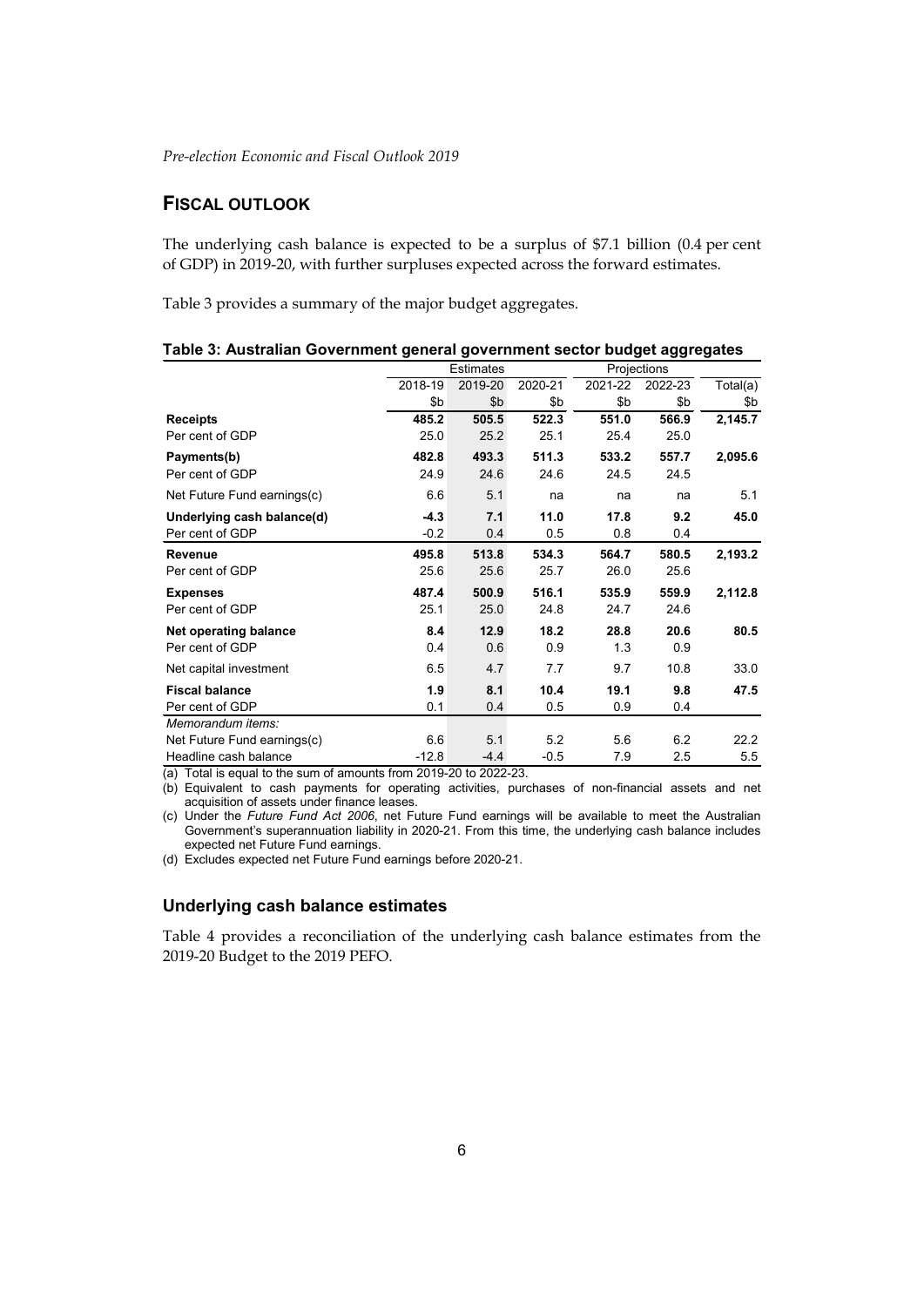|                                                    |          | <b>Estimates</b> |             |             | Projections     |          |
|----------------------------------------------------|----------|------------------|-------------|-------------|-----------------|----------|
|                                                    | 2018-19  | 2019-20 2020-21  |             |             | 2021-22 2022-23 | Total(a) |
|                                                    | \$m      | \$m\$            | \$m         | \$m         | \$m             | \$m      |
| 2019-20 Budget underlying cash                     |          |                  |             |             |                 |          |
| balance(b)                                         | $-4,162$ | 7,054            | 11,004      | 17,792      | 9,165           | 45,014   |
| Per cent of GDP                                    | $-0.2$   | 0.4              | 0.5         | 0.8         | 0.4             |          |
| Changes from 2019-20 Budget to<br><b>2019 PEFO</b> |          |                  |             |             |                 |          |
| Effect of policy decisions $(c)(d)$                |          |                  |             |             |                 |          |
| Receipts                                           | 0        | $-3$             | 0           | $\Omega$    | 0               | -3       |
| Payments                                           | 93       | $\Omega$         | 1           | 0           | 0               | 0        |
| Total policy decisions impact on                   |          |                  |             |             |                 |          |
| underlying cash balance                            | $-93$    | $-2$             | $-1$        | 0           | 0               | -3       |
| Effect of parameter and other variations(d)        |          |                  |             |             |                 |          |
| Receipts                                           | 0        | 2                | 12          | 0           | 0               | 14       |
| Payments                                           | 0        | $\overline{c}$   | 12          | 0           | $\Omega$        | 14       |
| less Net Future Fund earnings(e)                   | 0        | 0                | na          | na          | na              | 0        |
| Total parameter and other variations               |          |                  |             |             |                 |          |
| impact on underlying cash balance                  | 0        | $\mathbf 0$      | $\mathbf 0$ | $\mathbf 0$ | $\mathbf 0$     | 0        |
| 2019 PEFO underlying cash                          |          |                  |             |             |                 |          |
| balance(b)                                         | $-4,254$ | 7,051            | 11,003      | 17,792      | 9,165           | 45,011   |
| Per cent of GDP                                    | $-0.2$   | 0.4              | 0.5         | 0.8         | 0.4             |          |
| Memorandum:                                        |          |                  |             |             |                 |          |
| Net Future Fund earnings(e)                        | 6,592    | 5,140            | 5,207       | 5,563       | 6,249           | 22,159   |

#### **Table 4: Reconciliation of underlying cash balance estimates**

(a) Total is equal to the sum of amounts from 2019-20 to 2022-23.

(b) Excludes expected net Future Fund earnings before 2020-21.

(c) Excludes secondary impacts on public debt interest of policy decisions and offsets from the Contingency Reserve for decisions taken.

(d) A positive number for receipts improves the underlying cash balance, while a positive number for payments worsens the underlying cash balance.

(e) Under the *Future Fund Act 2006*, net Future Fund earnings will be available to meet the Australian Government's superannuation liability in 2020-21. From this time, the underlying cash balance includes expected net Future Fund earnings.

Consistent with the Charter, the PEFO takes into account to the fullest extent possible all Government decisions and other circumstances that may have a material effect on the fiscal and economic outlook and were made, or were in existence, before the issue of the writs for the general election on Thursday 11 April 2019. The PEFO does not include the impact of election commitments that do not constitute decisions of Government and that are costed separately during the election campaign.

Policy decisions taken since the 2019-20 Budget have had a negative underlying cash balance impact of \$93 million in 2018-19 and \$3 million over the four years to 2022-23. This primarily reflects the decision to extend the Energy Assistance Payment to additional welfare payments, which is expected to increase payments by \$88 million in 2018-19.

Details of all policy decisions taken since the 2019-20 Budget are provided at Appendix B. Differences in the financial impact of policy decisions presented in Table 4 and Appendix B reflect differences between cash and accrual accounting.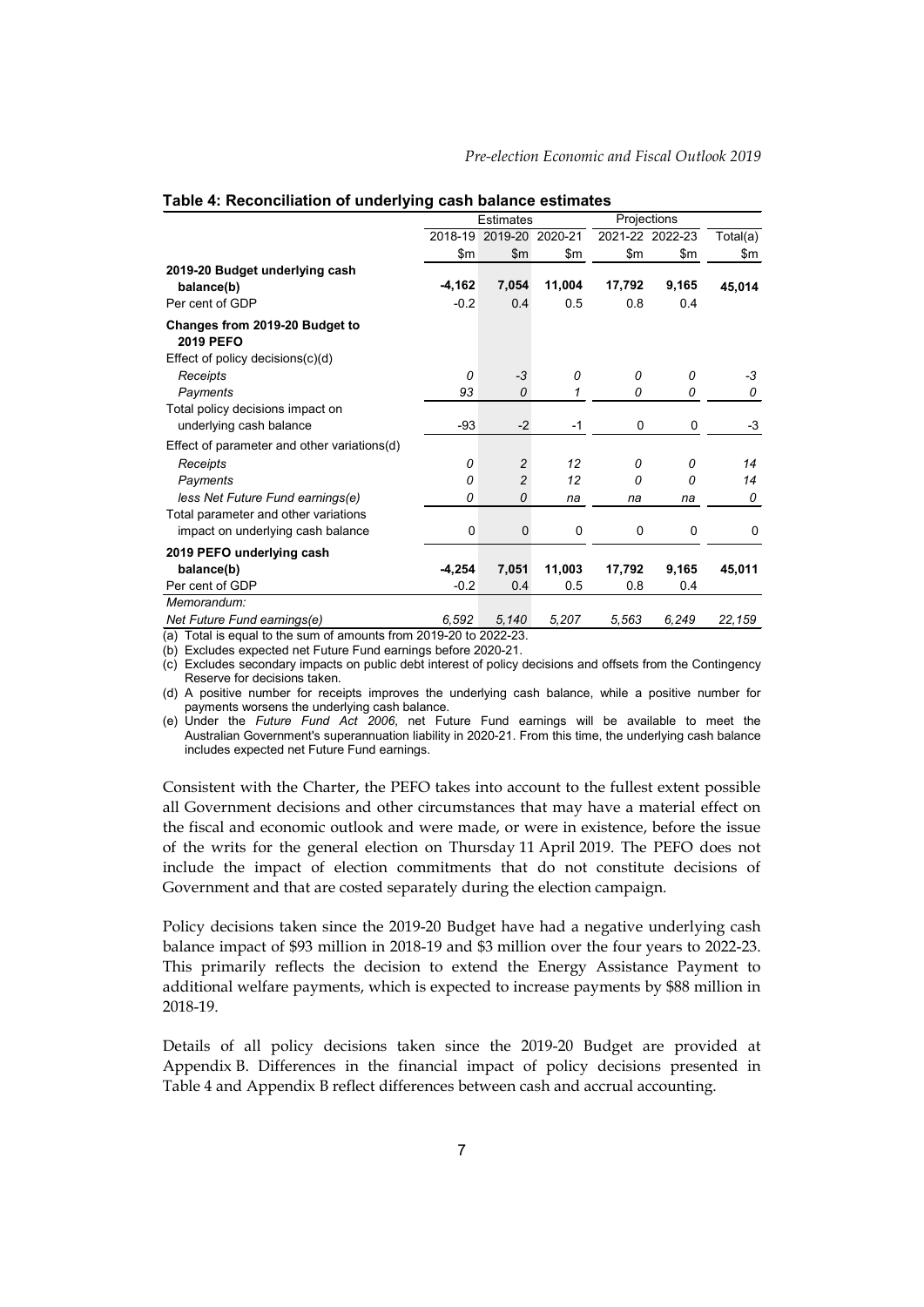Since the 2019-20 Budget, parameter and other variations have resulted in increased cash payments of \$14 million over the four years to 2022-23, reflecting the net change to payments of border clearance costs for the Department of Home Affairs associated with the redevelopment of border services at the Gold Coast Airport. This increase in payments is fully offset by a corresponding increase in receipts reflecting that the net costs for the redevelopment of the Gold Coast Airport will be recovered from the Airport operator.

Economic parameters are unchanged from those presented in the 2019-20 Budget. More detail is provided in the Economic Outlook.

Forecasts for tax receipts are unchanged since the 2019-20 Budget, consistent with the unchanged economic projections.

As reported in the Economic Outlook, commodity prices are a source of uncertainty for nominal GDP and, therefore, the outlook for tax receipts. Analysis presented in the 2019-20 Budget suggests that a ten per cent fall in non-rural commodity prices through 2019-20 could reduce tax receipts by around \$2.2 billion in 2019-20 and \$6.7 billion in 2020-21. Analysis on the effect of commodity price movements on nominal GDP and revenue forecasts is discussed in *2019-20 Budget Statement 2: Economic Outlook* and *2019-20 Budget Statement 7: Forecasting Performance and Scenario Analysis*.

In line with normal practice, the forward estimates in the PEFO do not incorporate ongoing funding for some items that are considered on a year by year or more frequent basis, including defence operations, the potential listings of new drugs recommended by the Pharmaceutical Benefits Advisory Committee and costs associated with regional processing arrangements. Payments to partly reimburse states and territories for any future natural disasters under the Natural Disaster Relief and Recovery Arrangements and the Disaster Recovery Funding Arrangements are also not included in the forward estimates.

#### **Contingency Reserve**

The Contingency Reserve estimates in the 2019 PEFO have been reduced since the 2019-20 Budget by \$29.6 million over the five years to 2022-23, reflecting the removal of decisions taken but not yet announced (DTBNYA) from the 2019-20 Budget, which have now been reflected against entity estimates. Further information about the removal of these DTBNYA items previously included in the 2019-20 Budget is available at Appendix B, Table 2.

Consistent with past practice, the DTBNYA lines in *2019-20 Budget Paper 2: Budget Measures,* included the reversal of some DTBNYA items from previous budget rounds. As such, these items were removed from the Contingency Reserve at the time of the 2019-20 Budget.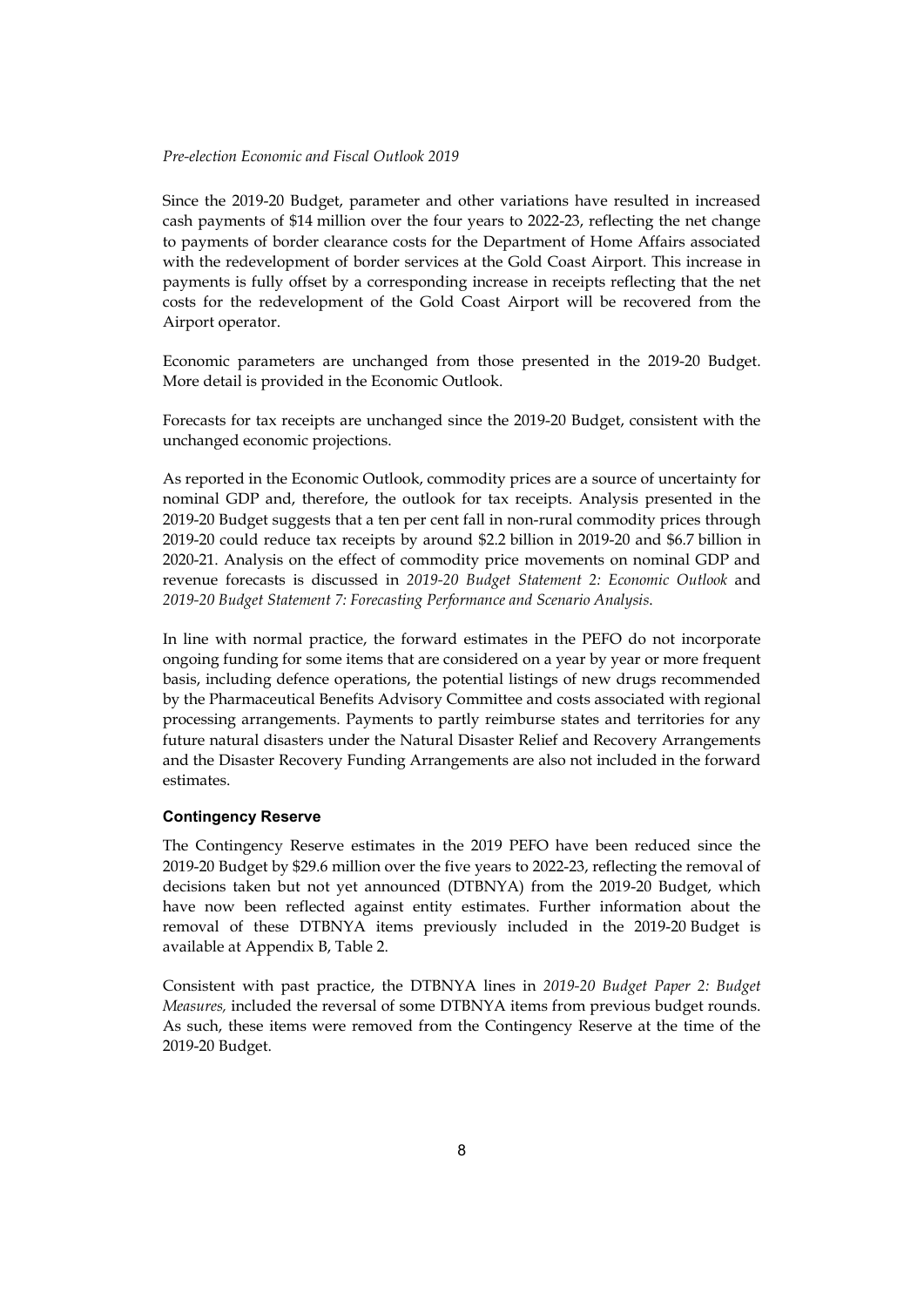Overall in the 2019 PEFO, the Contingency Reserve estimates reduce expenses by \$2.0 billion in 2018-19 and \$222 million in 2019-20, and increase expenses by \$2.1 billion in 2020-21, \$4.3 billion in 2021-22 and \$9.0 billion in 2022-23. The largest components of the Contingency Reserve are unchanged from the 2019-20 Budget and are as follows:

- an underspend provision in 2018-19 that reflects the tendency for budgeted expenses for some entities or functions not to be met;
- the conservative bias allowance, which makes provision for the tendency for estimates of expenses for existing Government policy to be revised upwards in the forward years (\$2.2 billion in 2020-21, \$4.6 billion in 2021-22 and \$9.5 billion in 2022-23);
- a provision to reflect the effects of economic parameter revisions received too late in the 2019-20 Budget process for inclusion in entity estimates; and
- a provision of \$138 million over four years from 2019-20 for the continuation of some expiring National Partnerships and possible by-election costs for the Australian Electoral Commission.

As also noted in the 2019-20 Budget, the Contingency Reserve contains estimates for measures which have been announced but cannot yet be included in entity estimates, usually due to some uncertainty as to their final cost and/or outcomes, or because they are subject to negotiations.

- Significant expenditure items include a provision for the *Indigenous Recognition Referendum* (\$160 million in 2020-21) and funding for the establishment of the Commonwealth Integrity Commission from the 2019-20 Budget *Commonwealth Integrity Commission* measure (\$104 million over the four years from 2019-20). Estimates for the Commonwealth Integrity Commission will be transferred to the entity once it is established.
- Significant balance sheet items include the 2018-19 MYEFO *Future Drought Fund — establishment* measure and the 2019-20 Budget *Establishment of the Emergency Response Fund* measure, as the estimates remain subject to the finalisation of the investment mandates for the Funds.

The remaining items in the Contingency Reserve have not changed since the 2019-20 Budget and remain unable to be disclosed for commercial-in-confidence or national security reasons.

#### **Medium-term fiscal outlook**

The underlying cash balance is projected to record surpluses through to the end of the forward estimates and build to 1.9 per cent of GDP by 2029-30 (Chart 1). The medium-term outlook is unchanged since the 2019-20 Budget.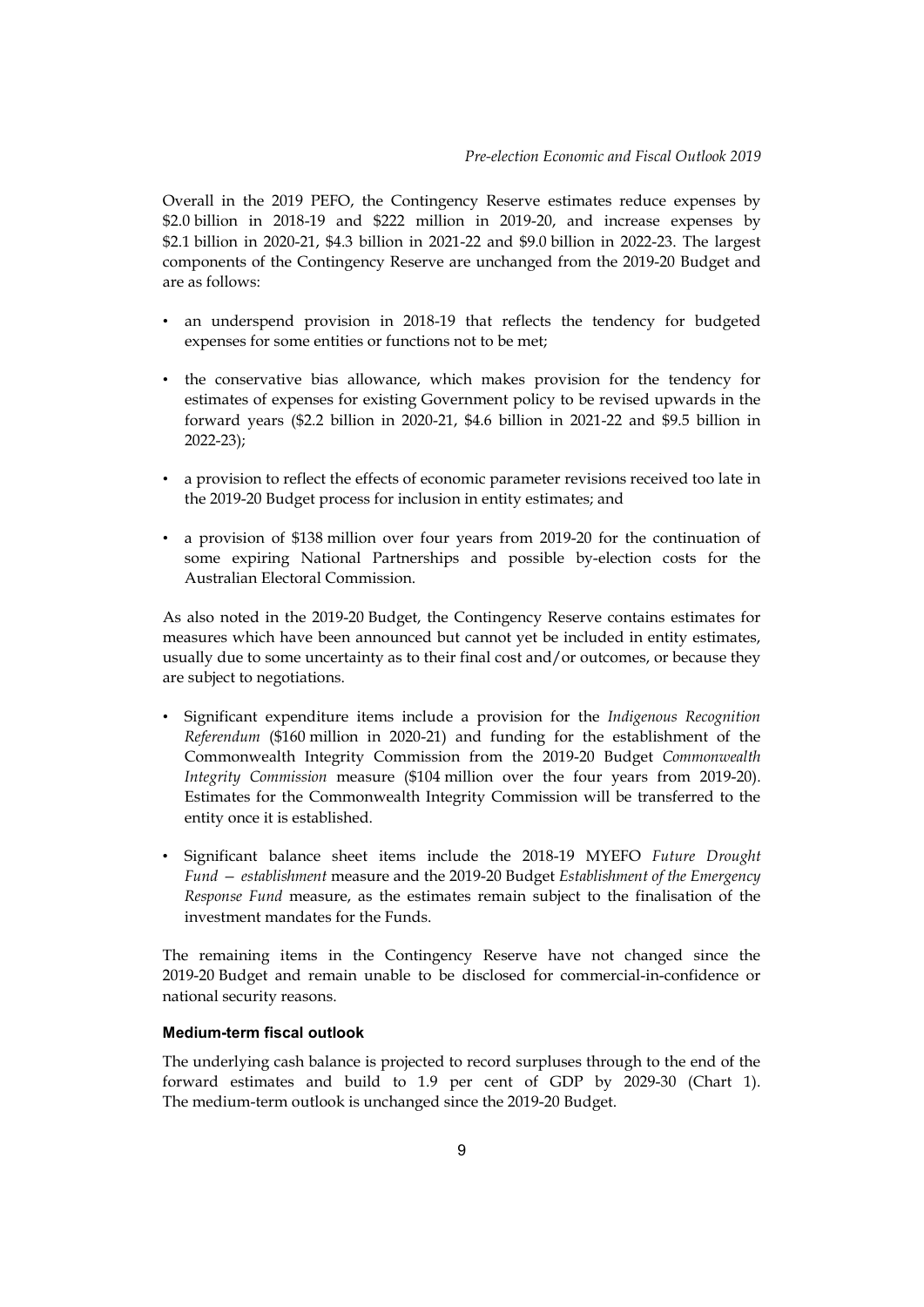

Note: The tax-to-GDP cap of 23.9 per cent is reached in 2029-30. Net Future Fund earnings are included in projections of the underlying cash balance from 2020-21. Source: Treasury projections.

Projections of the underlying cash balance over the medium term include the impact of the personal income tax measures outlined in the 2019-20 Budget. This is partially offset by lower payments, which drive an improvement in the underlying cash balance by the end of the medium term.

Chart 2 shows total payments and total receipts projected to 2029-30.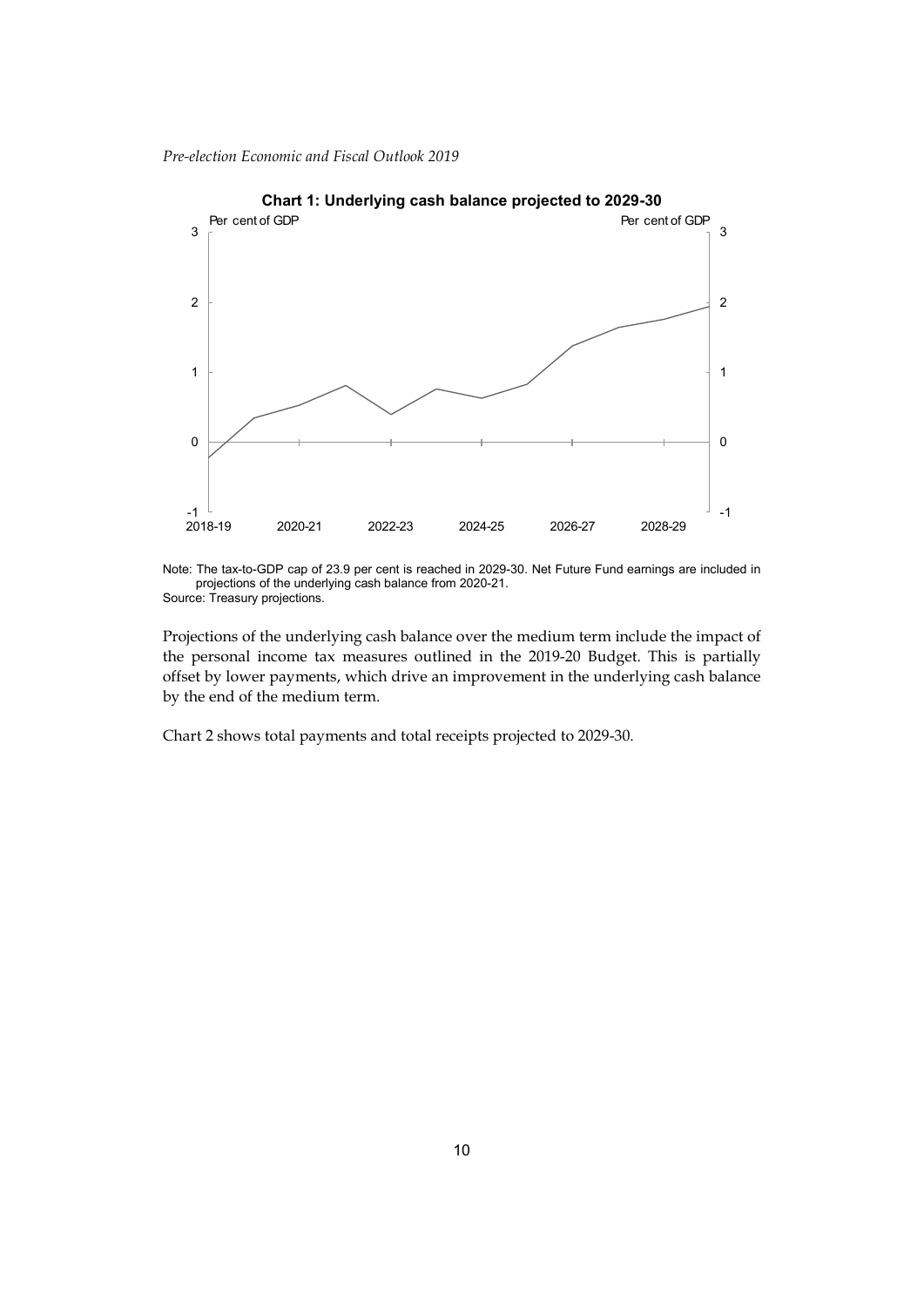

**Chart 2: Total payments and total receipts projected to 2029-30**

Source: Treasury projections.

Treasury's medium-term fiscal projections outline the broad trajectory of the fiscal position under current policy settings. They use the Budget's forward estimates as a base. Therefore they are subject to risks and uncertainties similar to those affecting the forward estimates. However, the longer timeframes across the medium term mean these risks and uncertainties can be amplified.

Beyond the forward estimates, a range of assumptions are used to project medium-term government receipts and payments. In particular, the projections assume no policy change and are based on economic projections underpinned by the medium-term methodology outlined earlier in the Economic Outlook. Changes to underlying assumptions, for example, deviations of the economy from its assumed trend growth or future government policy changes can have large impacts on projections of the underlying cash balance. The sensitivity of projections to underlying assumptions is shown in 2019-20 Budget Statement 7.

#### **Net operating balance estimates**

The net operating balance is expected to be a surplus of \$12.9 billion (0.6 per cent of GDP) in 2019-20, improving to a surplus of \$20.6 billion (0.9 per cent of GDP) in 2022-23.

Movements in accrual revenue and expenses over the forward estimates are broadly consistent with the movements in cash receipts and payments.

Table 5 provides a reconciliation of the net operating balance estimates.

Note: The tax-to-GDP cap of 23.9 per cent is reached in 2029-30. Total receipts include taxation and non-taxation receipts.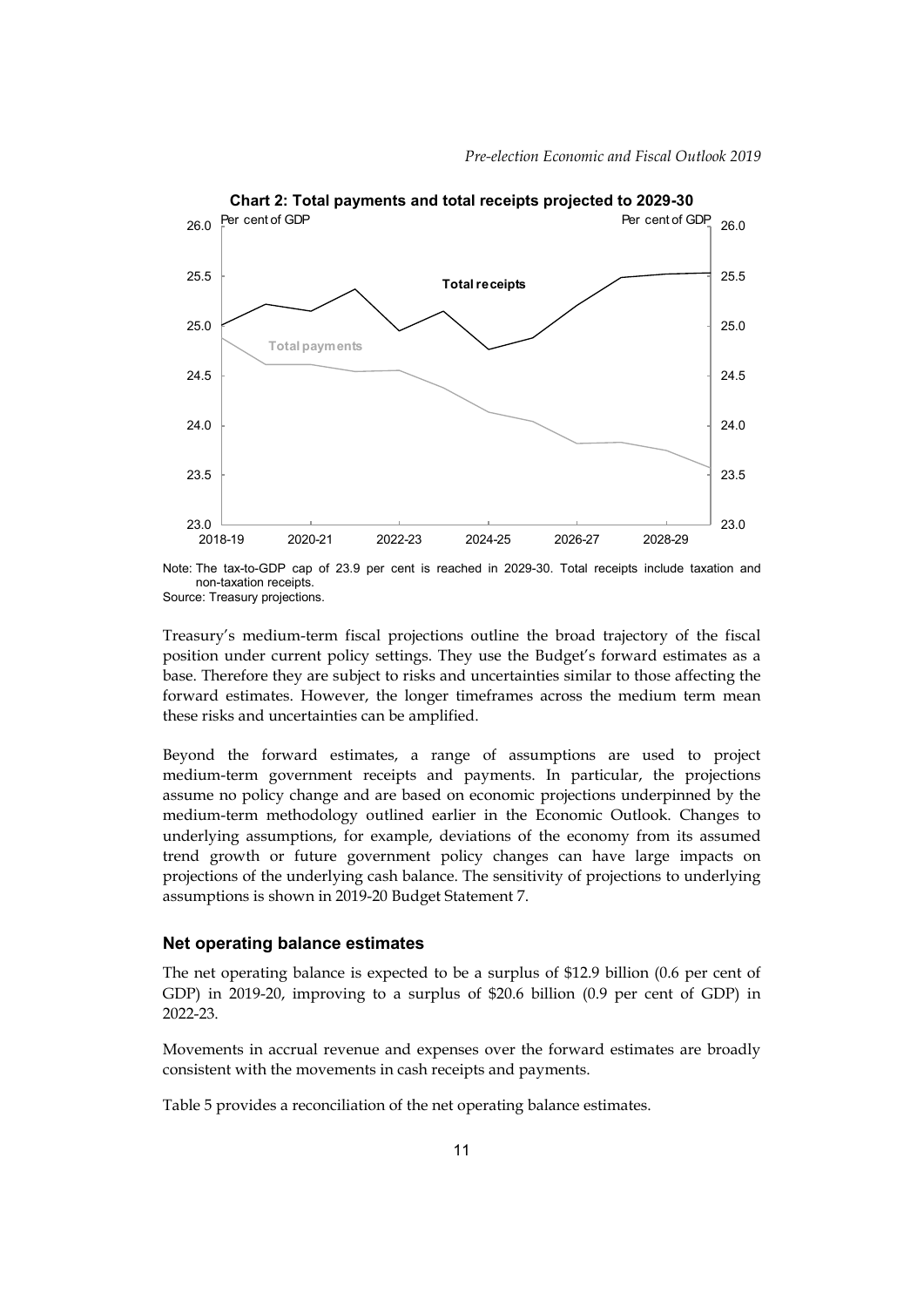|                                                                                                                                                                                                                                                                 |               | Estimates      |                | Projections |         |          |
|-----------------------------------------------------------------------------------------------------------------------------------------------------------------------------------------------------------------------------------------------------------------|---------------|----------------|----------------|-------------|---------|----------|
|                                                                                                                                                                                                                                                                 | 2018-19       | 2019-20        | 2020-21        | 2021-22     | 2022-23 | Total(a) |
|                                                                                                                                                                                                                                                                 | $\mathsf{sm}$ | $\mathsf{Sm}$  | \$m\$          | \$m         | \$m\$   | \$m      |
| 2019-20 Budget net operating                                                                                                                                                                                                                                    |               |                |                |             |         |          |
| balance                                                                                                                                                                                                                                                         | 8,452         | 12,891         | 18,155         | 28,791      | 20,606  | 80,443   |
| Per cent of GDP                                                                                                                                                                                                                                                 | 0.4           | 0.6            | 0.9            | 1.3         | 0.9     |          |
| Changes from 2019-20 Budget to<br><b>2019 PEFO</b>                                                                                                                                                                                                              |               |                |                |             |         |          |
| Effect of policy decisions(b)(c)                                                                                                                                                                                                                                |               |                |                |             |         |          |
| Revenue                                                                                                                                                                                                                                                         | 0             | $-2$           | 1              | 1           | 2       |          |
| Expenses                                                                                                                                                                                                                                                        | 93            | 0              | 1              | 1           | 1       | 2        |
| Total policy decisions impact on                                                                                                                                                                                                                                |               |                |                |             |         |          |
| net operating balance                                                                                                                                                                                                                                           | -93           | $-2$           | 0              | 1           | 1       | $-1$     |
| Effect of parameter and other<br>variations(c)                                                                                                                                                                                                                  |               |                |                |             |         |          |
| Revenue                                                                                                                                                                                                                                                         | 0             | $\overline{c}$ | 12             | 0           | 0       | 14       |
| Expenses                                                                                                                                                                                                                                                        | 0             | $\mathfrak{p}$ | $\overline{c}$ | 0           | 0       | 4        |
| Total parameter and other variations                                                                                                                                                                                                                            |               |                |                |             |         |          |
| impact on net operating balance                                                                                                                                                                                                                                 | $\Omega$      | 0              | 9              | 0           | 0       | 9        |
| 2019 PEFO net operating balance                                                                                                                                                                                                                                 | 8,360         | 12,889         | 18,164         | 28,792      | 20,607  | 80,452   |
| Per cent of GDP                                                                                                                                                                                                                                                 | 0.4           | 0.6            | 0.9            | 1.3         | 0.9     |          |
| Net capital investment                                                                                                                                                                                                                                          |               |                |                |             |         |          |
| Effect of net capital investment(d)                                                                                                                                                                                                                             | 6,490         | 4,749          | 7.727          | 9,715       | 10.780  | 32,970   |
| 2019 PEFO fiscal balance                                                                                                                                                                                                                                        | 1,870         | 8,140          | 10,437         | 19,077      | 9,827   | 47,482   |
| Per cent of GDP<br>л.<br>$(1 - \lambda)^{-1}$ . The state of the state of the state of the state of the state of the state of the state of the state of the state of the state of the state of the state of the state of the state of the state of the state of | 0.1<br>0.1001 | 0.4<br>000000  | 0.5            | 0.9         | 0.4     |          |

#### **Table 5: Reconciliation of net operating balance estimates**

(a) Total is equal to the sum of amounts from 2019-20 to 2022-23.

(b) Excludes secondary impacts on public debt interest of policy decisions and offsets from the Contingency Reserve for decisions taken.

(c) A positive number for revenue improves the net operating balance, while a positive number for expenses worsens the net operating balance.

(d) A positive number for net capital investment worsens the fiscal balance.

#### **Net debt, net financial worth, net worth and net interest payments**

Estimates of net debt, net financial worth, net worth and net interest payments have not materially changed since the 2019-20 Budget. In 2019-20, net debt for the Australian Government general government sector is expected to be \$361.1 billion (18 per cent of GDP) and is projected to decline to zero per cent of GDP by 2029-30. In 2019-20, net financial worth is estimated to be -\$488.1 billion and net worth is estimated to be -\$333.4 billion. Net financial worth is projected to improve as a share of GDP over the medium term, reaching -3.3 per cent by 2029-30. The face value of Australian Government Securities (AGS) on issue (gross debt) remains unchanged since the 2019-20 Budget. Gross debt is projected to fall to around 12.8 per cent of GDP (\$416.8 billion) by 2029-30.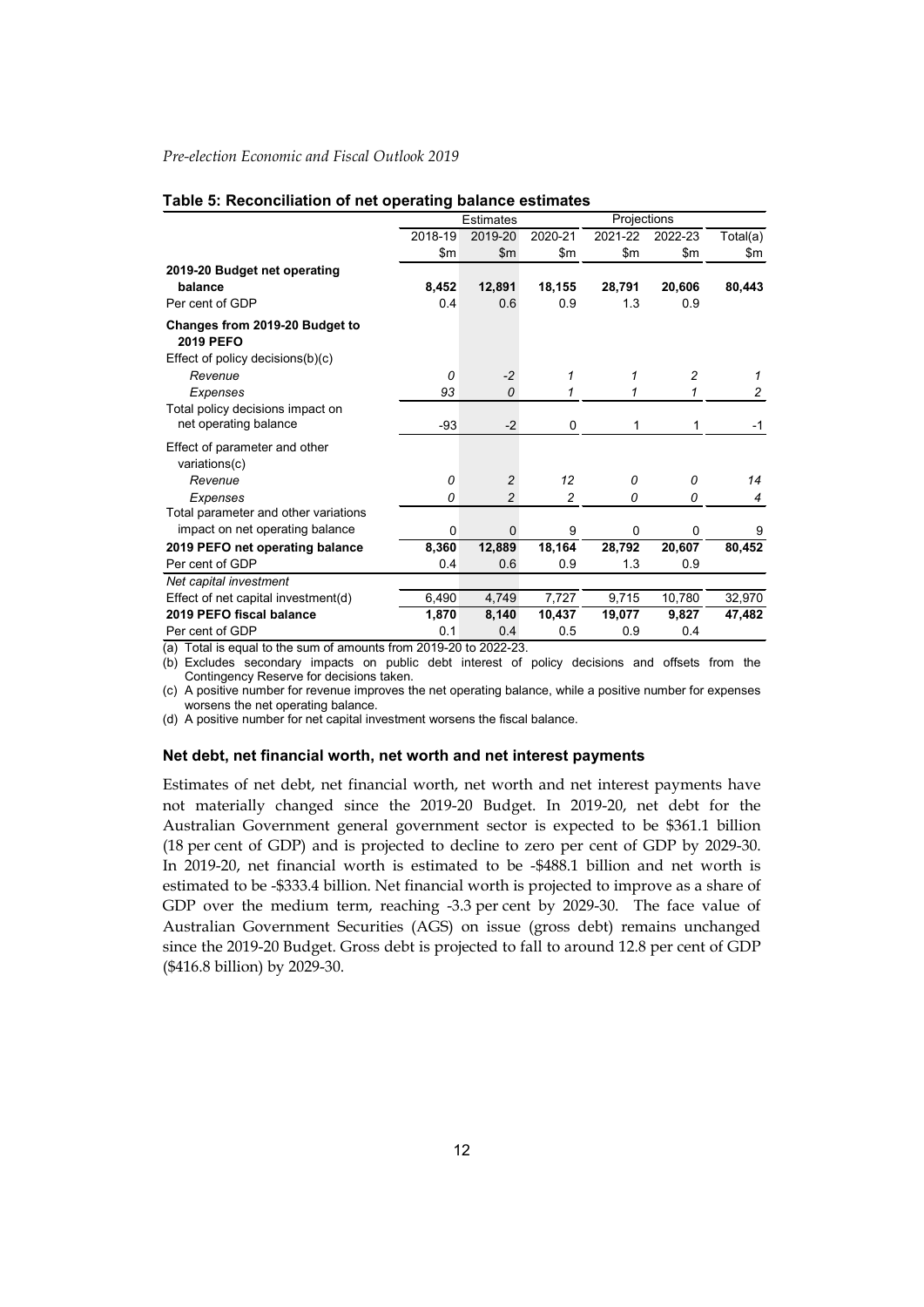Net interest payments are estimated to be \$10.9 billion in 2019-20 (0.5 per cent of GDP). Interest payments largely relate to the public debt interest on government securities, based on the interest rates on the existing stock of AGS and the prevailing market interest rates across the yield curve for future issuance of AGS. This PEFO assumes a weighted average cost of borrowing of around 1.9 per cent for future issuance of Treasury Bonds in the forward estimates period, the same as the assumed market yields used in the 2019-20 Budget. Yields affect the amount of public debt interest the Government has to pay on its borrowings as well as the receipts earned on Government investments. Yields also have an impact on valuations of net debt and net worth. In the medium term, yields are assumed to converge to the assumed long-run rate of 5 per cent consistent with the Budget assumption. Analysis on the sensitivity of the fiscal estimates to changes in modelling assumptions about yields on government debt is provided in 2019-20 Budget Statement 7.

Table 6 provides a summary of the Australian Government general government sector net worth, net financial worth, net debt and net interest payments.

|                          |          | .                |          |             |          |
|--------------------------|----------|------------------|----------|-------------|----------|
|                          |          | <b>Estimates</b> |          | Projections |          |
|                          | 2018-19  | 2019-20          | 2020-21  | 2021-22     | 2022-23  |
|                          | \$b      | \$b              | \$b      | \$b         | \$b      |
| <b>Financial assets</b>  | 431.7    | 456.3            | 477.6    | 507.3       | 520.3    |
| Non-financial assets     | 149.9    | 154.7            | 161.5    | 170.0       | 179.4    |
| <b>Total assets</b>      | 581.6    | 610.9            | 639.1    | 677.3       | 699.6    |
| <b>Total liabilities</b> | 922.6    | 944.3            | 954.6    | 964.6       | 967.2    |
| Net worth                | $-341.0$ | $-333.4$         | $-315.5$ | $-287.3$    | $-267.6$ |
| Net financial worth(a)   | $-490.9$ | $-488.1$         | $-477.0$ | $-457.3$    | $-446.9$ |
| Per cent of GDP          | $-25.3$  | $-24.4$          | $-23.0$  | $-21.1$     | $-19.7$  |
| Net debt(b)              | 373.6    | 361.1            | 349.6    | 333.3       | 326.2    |
| Per cent of GDP          | 19.3     | 18.0             | 16.8     | 15.3        | 14.4     |
| Net interest payments    | 14.1     | 10.9             | 10.4     | 9.4         | 8.7      |
| Per cent of GDP          | 0.7      | 0.5              | 0.5      | 0.4         | 0.4      |

**Table 6: Australian Government general government sector net worth, net financial worth, net debt and net interest payments**

(a) Net financial worth equals total financial assets minus total liabilities.

(b) Net debt equals the sum of deposits held, government securities, loans and other borrowing, minus the sum of cash and deposits, advances paid and investments, loans and placements.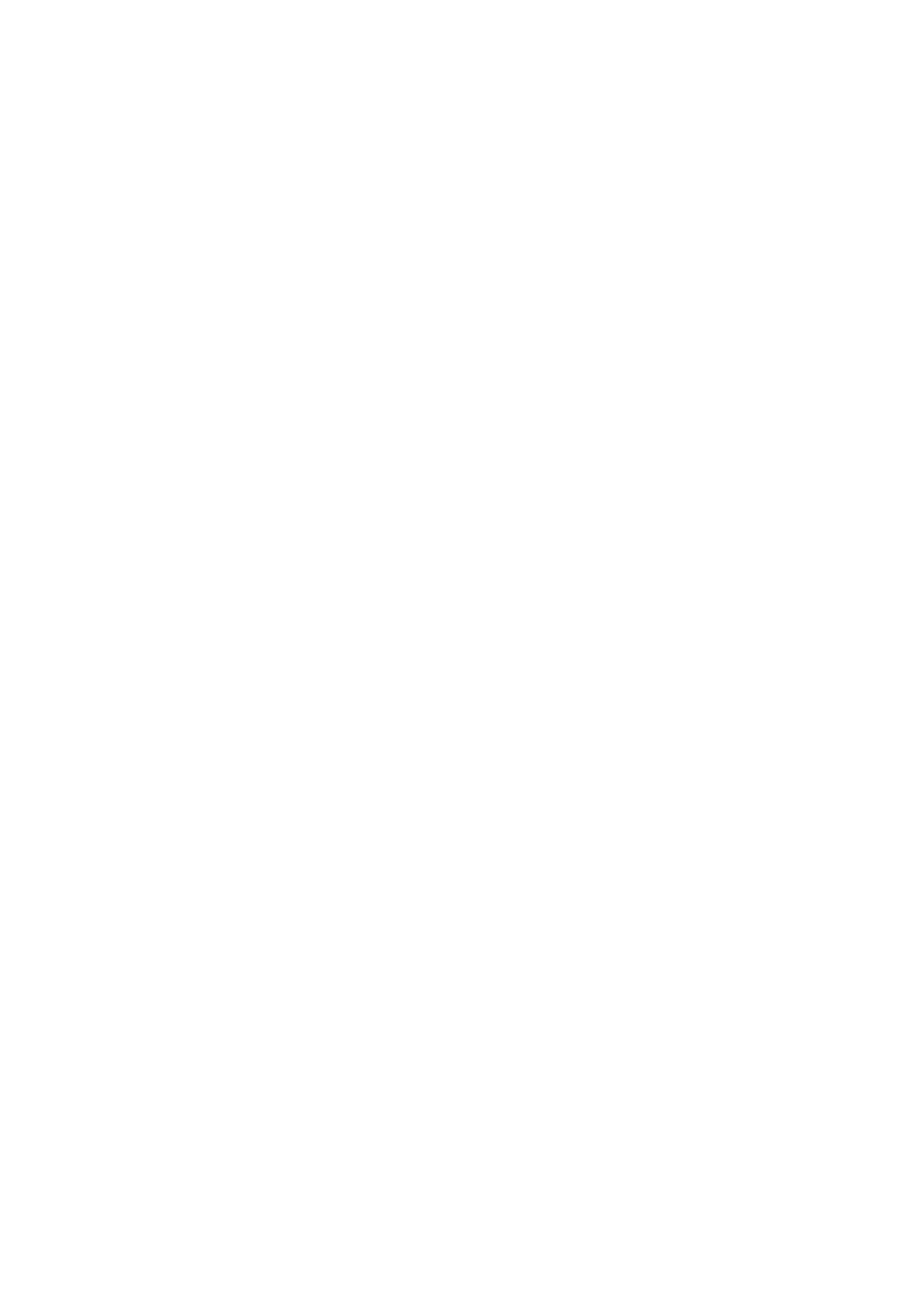# **APPENDIX A: FINANCIAL STATEMENTS**

The financial statements consist of an operating statement, including other economic flows, a balance sheet, and a cash flow statement for the Australian Government general government sector (GGS).

The Charter requires that the PEFO be based on external reporting standards and that departures from applicable external reporting standards be identified.

The external standards used for reporting purposes are:

- the Australian Bureau of Statistics' (ABS) accrual Government Finance Statistics (GFS) publication, *Australian System of Government Finance Statistics: Concepts, Sources and Methods 2015* (cat. no. 5514.0), which in turn is based on the International Monetary Fund (IMF) accrual GFS framework; and
- the Australian Accounting Standards (AAS) issued by the Australian Accounting Standards Board (AASB), which includes International Financial Reporting Standards as adopted in Australia and the public sector specific standard AASB 1049 *Whole of Government and General Government Sector Financial Reporting*.

The financial statements have been prepared on the same basis as the budget papers. The statements reflect the Government's accounting policy that the ABS GFS remains the basis of budget accounting policy, except where the Government applies the AAS because it provides a better conceptual basis for presenting information of relevance to users of public sector financial reports.

Fiscal reporting focuses on the GGS. The GGS provides public services that are mainly non-market in nature and for the collective consumption of the community, or involve the transfer or redistribution of income. These services are largely financed through taxes and other compulsory levies. This sector comprises all government departments, offices and some other bodies. In preparing financial statements for the GGS, all material transactions and balances between entities within the GGS have been eliminated.

The Government's key fiscal aggregates are based on the ABS GFS concepts and definitions, including the ABS GFS cash surplus/deficit and the derivation of the underlying cash balance and net financial worth. AASB 1049 requires the disclosure of other ABS GFS fiscal aggregates, including net operating balance, net lending/borrowing (fiscal balance) and net worth. In addition to these ABS GFS aggregates, the Uniform Presentation Framework requires disclosure of net debt and net financial liabilities.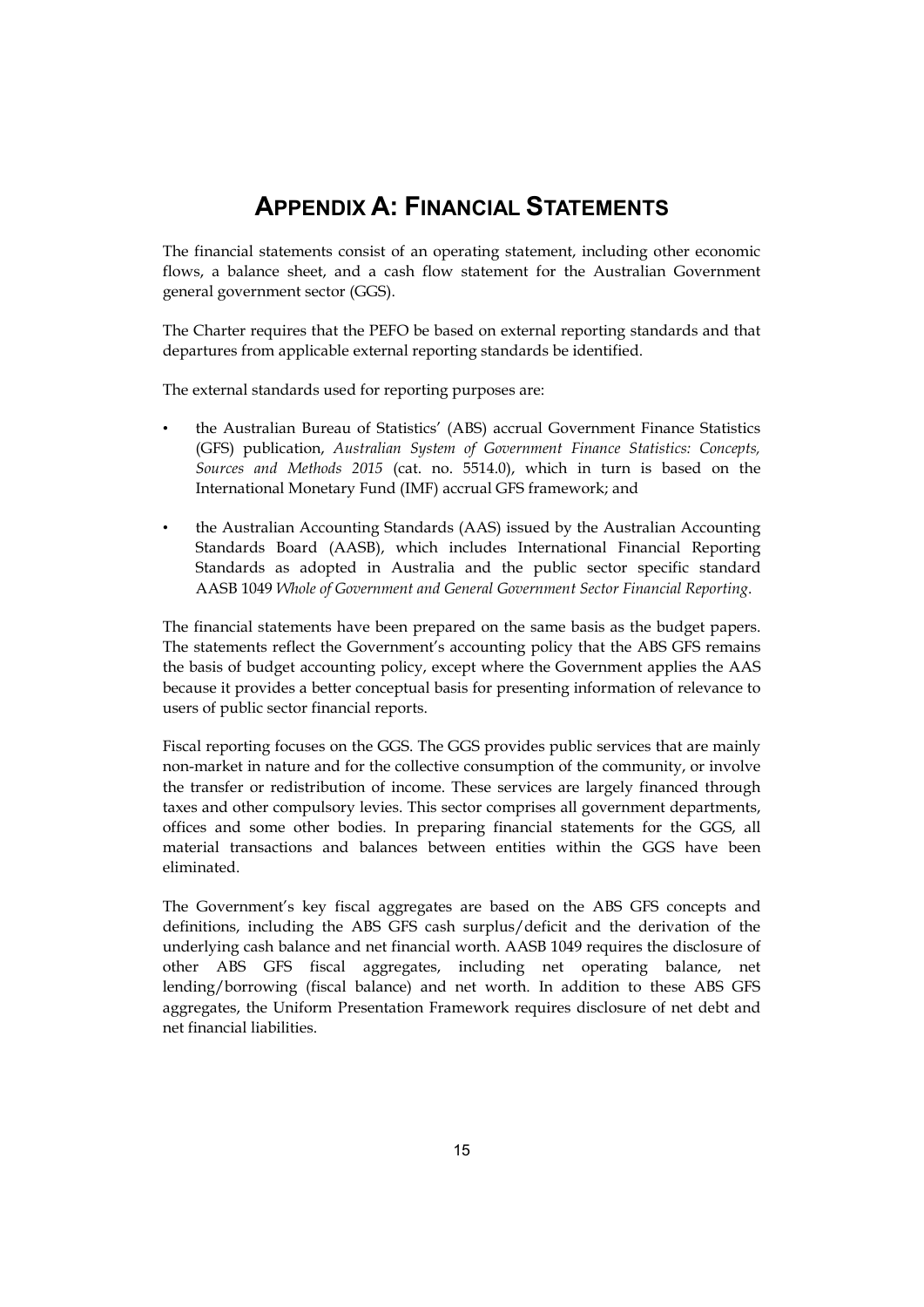#### **DEPARTURES FROM EXTERNAL REPORTING STANDARDS**

The Charter requires that departures from applicable external reporting standards be identified. The major differences between AAS and the ABS GFS treatments of transactions are outlined in the below table.

AASB 1049 requires AAS measurement of items to be disclosed on the face of the financial statements. Differences from the AAS measurement of items outlined above and reconciliation have not been included as they would effectively create different measures of the same aggregate.

Further information on the differences between the two systems is provided in the ABS publication *Australian System of Government Finance Statistics: Concepts, Sources and Methods*, 2015 (cat. no. 5514.0).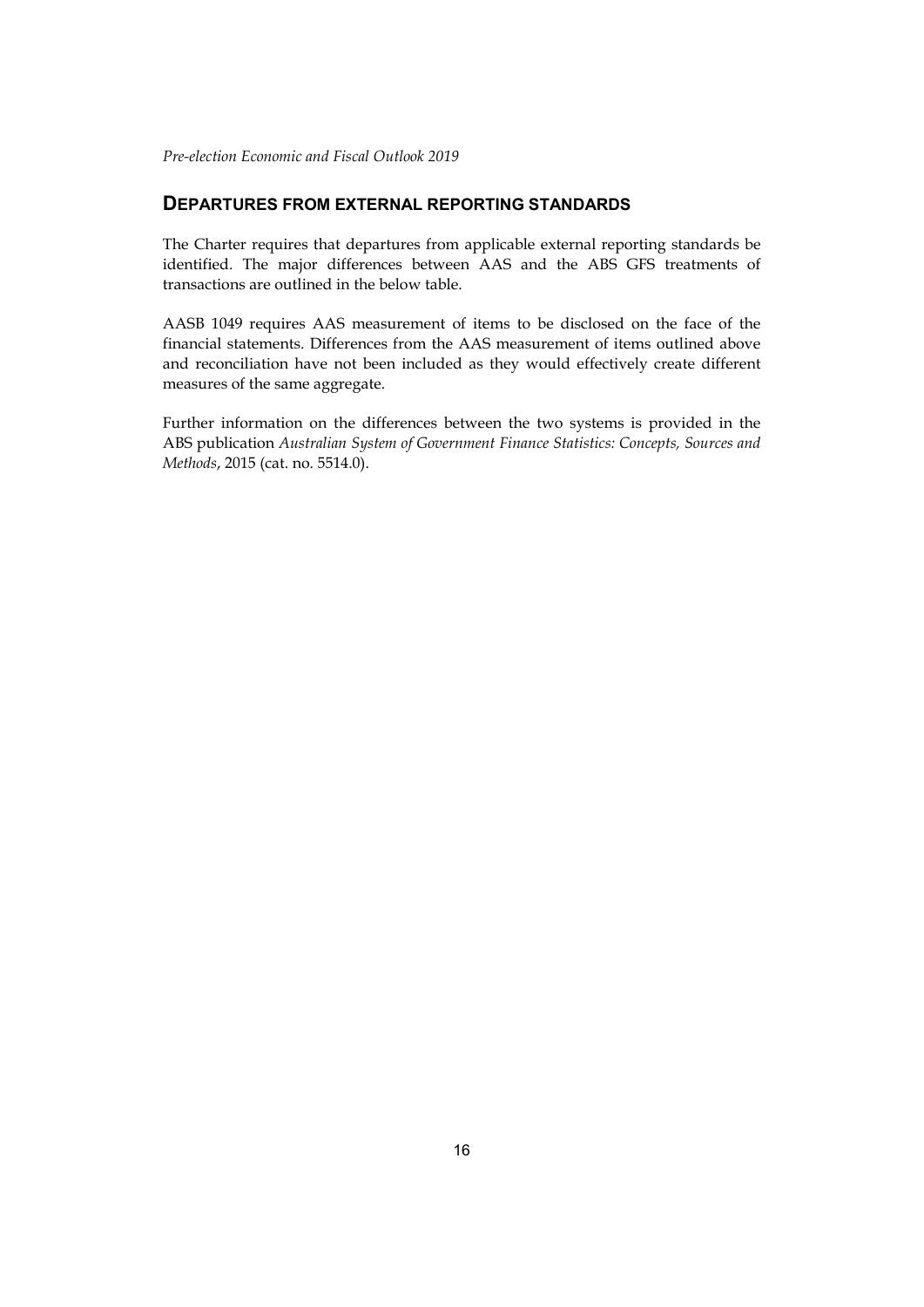| Issue                                                             | <b>AAS</b> treatment                                                                                                                                                                                                                                    | <b>ABS GFS treatment</b>                                                                                                                                                                                                                              | Treatment<br>adopted |
|-------------------------------------------------------------------|---------------------------------------------------------------------------------------------------------------------------------------------------------------------------------------------------------------------------------------------------------|-------------------------------------------------------------------------------------------------------------------------------------------------------------------------------------------------------------------------------------------------------|----------------------|
| Circulating coins<br>— seigniorage                                | The profit between the cost and<br>sale of circulating coins<br>(seigniorage) is treated as<br>revenue.                                                                                                                                                 | Circulating coins is treated as a<br>liability, and the cost of producing<br>the coins is treated as an expense.                                                                                                                                      | AAS                  |
| Valuation of loans                                                | Changes in the valuation of<br>loans are treated as a revenue<br>or an expense.<br>In some circumstances<br>recognition as a revenue or an<br>expense is delayed until the loan<br>ends or is transferred.                                              | Changes in the valuation of loans<br>(excluding mutually agreed<br>write-downs) are treated as an<br>other economic flow.                                                                                                                             | <b>ABS GFS</b>       |
| Concessional<br>loans                                             | Concessional elements are<br>treated as an expense on initial<br>recognition and unwound over<br>the loan term.                                                                                                                                         | Concessional elements are treated<br>as an other economic flow.                                                                                                                                                                                       | AAS                  |
| Investments in<br>other public sector<br>entities                 | Valued at fair value in the<br>balance sheet as long as it can<br>be reliably measured, otherwise<br>net assets is permissible.                                                                                                                         | Unlisted entities valued based on<br>their net assets in the balance<br>sheet.                                                                                                                                                                        | AAS                  |
| Provision for<br>restoration.<br>decommissioning<br>and make-good | Capitalised when the asset is<br>acquired.                                                                                                                                                                                                              | Capitalised when make-good<br>activity takes place.                                                                                                                                                                                                   | AAS                  |
| Renewable<br>Energy<br>Certificates<br>(RECs)                     | The issuance and registration of<br>RECs is considered to be an<br>administrative function and does<br>not result in the recognition of<br>assets or liabilities and,<br>consequently, no revenue or<br>expenses are recognised.                        | The issuance and registration of<br>RECs is considered to be<br>government financial transactions<br>resulting in the recognition of<br>assets, liabilities, revenue and<br>expenses.                                                                 | AAS                  |
| Dividends paid by<br>public corporations                          | Treated as an equity distribution.<br>Equity distributions are treated<br>as a distribution of profits, as<br>opposed to an expense.                                                                                                                    | Dividends are treated as an<br>expense.                                                                                                                                                                                                               | ABS GFS              |
| Dividends paid by<br>the Reserve Bank<br>of Australia             | Dividends are recognised in the<br>year profit was earned.                                                                                                                                                                                              | Dividends are recognised when<br>the Treasurer makes a<br>determination.                                                                                                                                                                              | AAS                  |
| National Disability<br>Insurance Scheme<br>(NDIS) revenue         | Funding contributions by the<br>state and territory governments<br>to NDIS are treated as sales of<br>goods and services revenue.<br>In-kind disability services<br>provided by the state and<br>territory governments are treated<br>as other revenue. | Funding contributions by the state<br>and territory governments to NDIS<br>are treated as grants revenue.<br>In-kind disability services provided<br>by the state and territory<br>governments are treated as sales<br>of goods and services revenue. | AAS                  |

# **Major differences between AAS and the ABS GFS**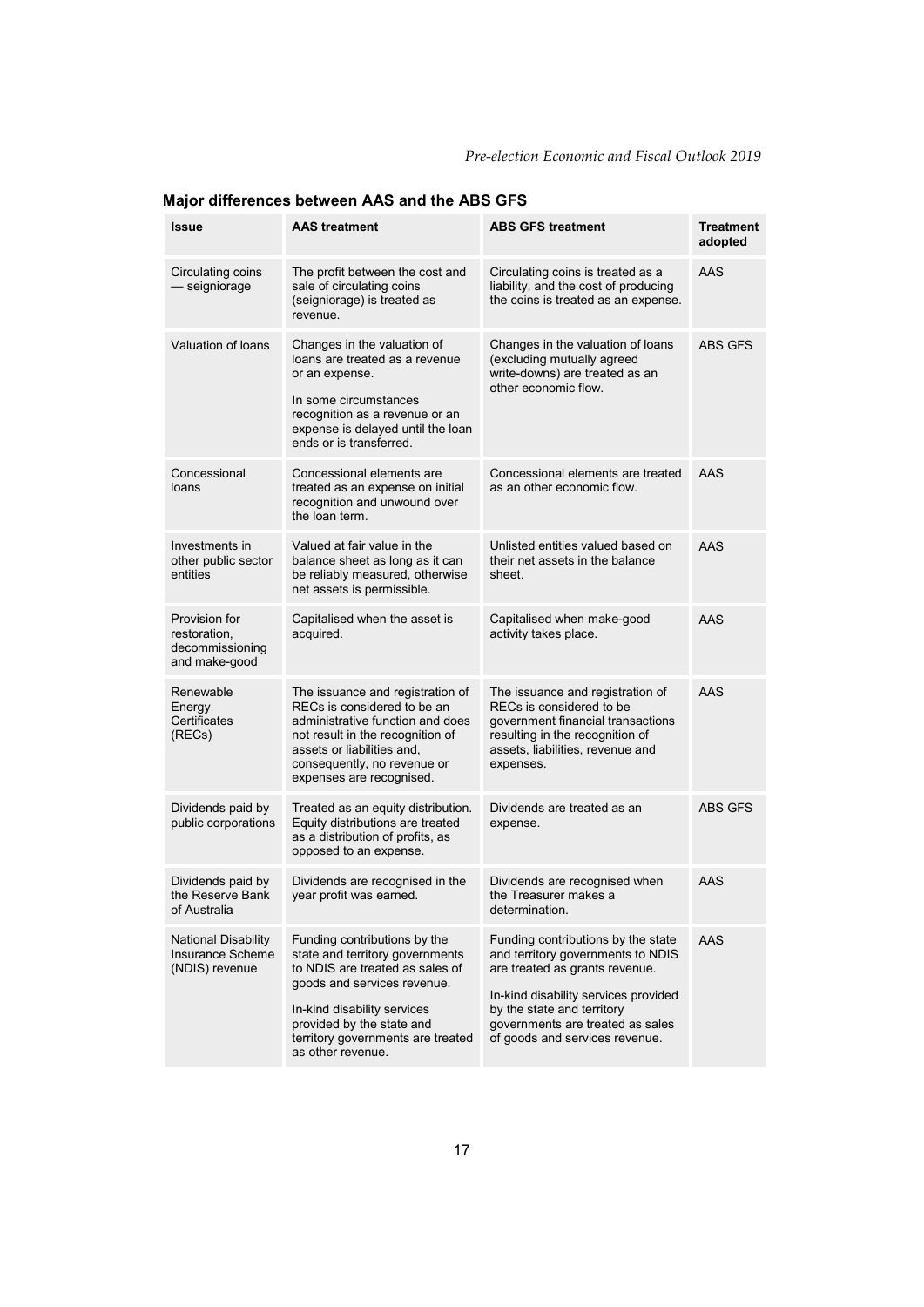| <b>Issue</b>                     | <b>AAS</b> treatment                                                                                                                                                                                                                                                       | <b>ABS GFS treatment</b>                                                                                                                                                                          | <b>Treatment</b><br>adopted |
|----------------------------------|----------------------------------------------------------------------------------------------------------------------------------------------------------------------------------------------------------------------------------------------------------------------------|---------------------------------------------------------------------------------------------------------------------------------------------------------------------------------------------------|-----------------------------|
| <b>Classification difference</b> |                                                                                                                                                                                                                                                                            |                                                                                                                                                                                                   |                             |
| Prepayments                      | Treated as a non-financial asset.                                                                                                                                                                                                                                          | Treated as a financial asset.                                                                                                                                                                     | ABS GFS                     |
| Spectrum sales                   | Recognise non-financial asset<br>sales for fiscal balance when<br>payment is made and the<br>licences take effect, which may<br>be after the auction of licences.<br>as this is regarded as the point<br>control is transferred. Recognise<br>cash at the time of receipt. | Recognise non-financial asset<br>sales for fiscal balance at time of<br>auction as this is regarded as the<br>point at which control is<br>transferred. Recognise cash at the<br>time of receipt. | AAS                         |

### **Major differences between AAS and the ABS GFS (continued)**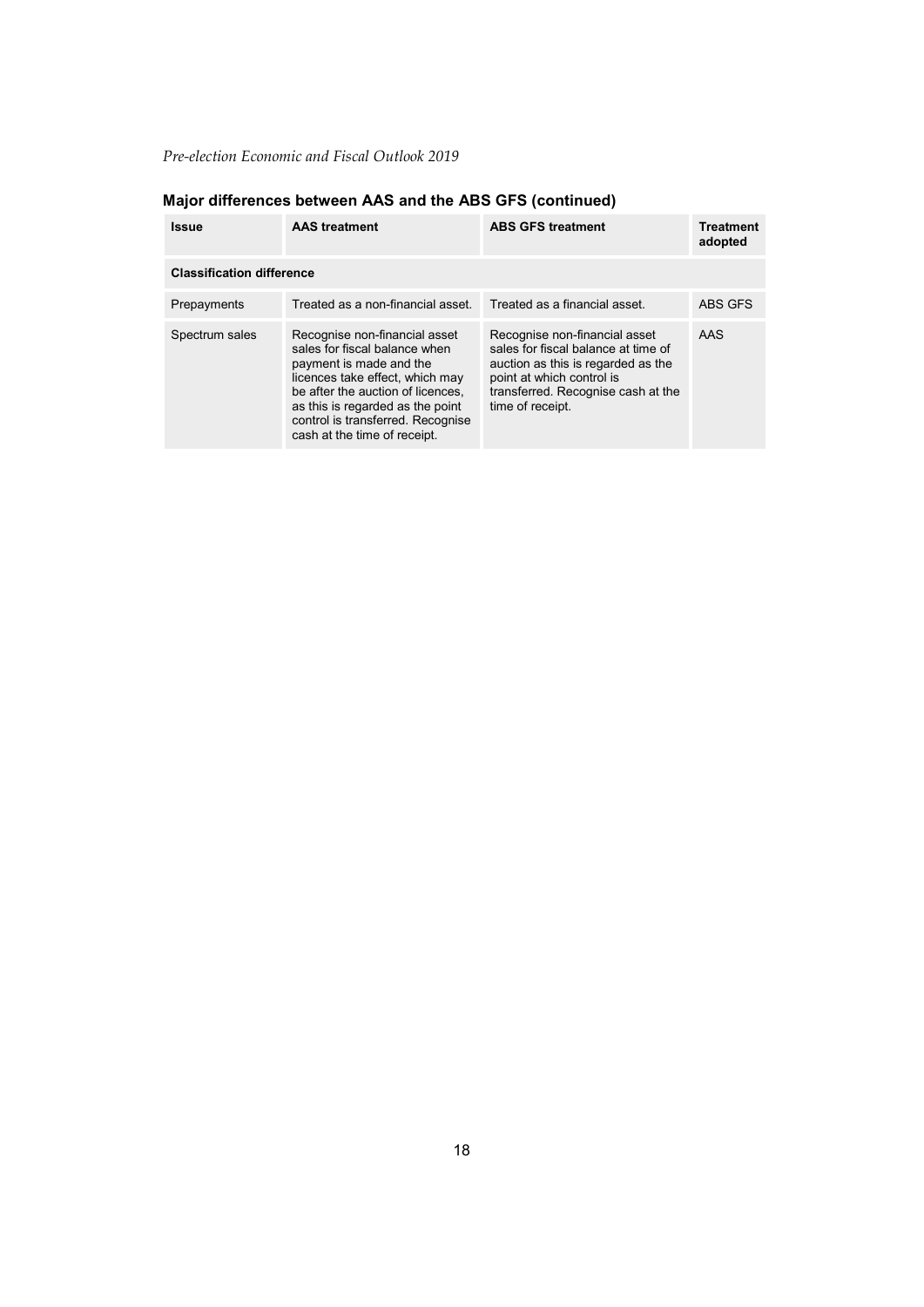|                                      |           | Estimates |          | Projections |          |
|--------------------------------------|-----------|-----------|----------|-------------|----------|
|                                      | 2018-19   | 2019-20   | 2020-21  | 2021-22     | 2022-23  |
|                                      | \$m       | \$m       | \$m      | \$m         | \$m      |
| Revenue                              |           |           |          |             |          |
| <b>Taxation revenue</b>              | 459,085   | 476,596   | 496,734  | 525,620     | 540,100  |
| Sales of goods and services          | 13,455    | 15,758    | 16,921   | 17,448      | 18,051   |
| Interest income                      | 4,837     | 6,009     | 6,796    | 7,181       | 7,606    |
| Dividend income                      | 7,718     | 6,112     | 5,815    | 6,597       | 6,903    |
| Other                                | 10,701    | 9,288     | 8,005    | 7,862       | 7,822    |
| <b>Total revenue</b>                 | 495,796   | 513,762   | 534,272  | 564,708     | 580,482  |
| <b>Expenses</b>                      |           |           |          |             |          |
| Gross operating expenses             |           |           |          |             |          |
| Wages and salaries(a)                | 20,693    | 21,348    | 21,344   | 21,724      | 22,148   |
| Superannuation                       | 9,043     | 5,907     | 5,921    | 5,995       | 6,007    |
| Depreciation and amortisation        | 8,742     | 8,505     | 8,906    | 9,074       | 9,441    |
| Supply of goods and services         | 117,711   | 125,566   | 130,021  | 135,615     | 142,065  |
| Other operating expenses(a)          | 6,693     | 6,873     | 6,785    | 6,944       | 7,007    |
| Total gross operating expenses       | 162,883   | 168,199   | 172,977  | 179,352     | 186,668  |
| Superannuation interest expense      | 9,447     | 11,127    | 11,466   | 11,797      | 12,122   |
| Interest expenses                    | 18,375    | 19,264    | 18,857   | 17,948      | 16,994   |
| <b>Current transfers</b>             |           |           |          |             |          |
| Current grants                       | 148,852   | 150,409   | 155,843  | 161,666     | 168,312  |
| Subsidy expenses                     | 11,367    | 12,661    | 13,097   | 13,673      | 14,326   |
| <b>Personal benefits</b>             | 125,316   | 128,972   | 133,211  | 139,880     | 148,812  |
| <b>Total current transfers</b>       | 285,535   | 292,041   | 302,151  | 315,219     | 331,450  |
| Capital transfers                    |           |           |          |             |          |
| Mutually agreed write-downs          | 1,317     | 1,368     | 1,458    | 1,549       | 1,681    |
| Other capital grants                 | 9,880     | 8,874     | 9,198    | 10,051      | 10,959   |
| Total capital transfers              | 11,197    | 10,241    | 10,656   | 11,599      | 12,640   |
| <b>Total expenses</b>                | 487,436   | 500,874   | 516,108  | 535,916     | 559,875  |
| Net operating balance                | 8,360     | 12,889    | 18,164   | 28,792      | 20,607   |
| Other economic flows -               |           |           |          |             |          |
| included in operating result         |           |           |          |             |          |
| Net write-downs of assets            |           |           |          |             |          |
| (including bad and doubtful debts)   | $-8,049$  | $-7,996$  | $-8,134$ | $-8,412$    | $-8,495$ |
| Assets recognised for the first time | 189       | 190       | 191      | 192         | 192      |
| <b>Actuarial revaluations</b>        | 30        | 54        | 48       | 38          | 29       |
| Net foreign exchange gains           | $-208$    | 61        | 0        | 312         | 325      |
| Net swap interest received           | $-356$    | 0         | 0        | 0           | 0        |
| Market valuation of debt             | $-21,460$ | 5,040     | 4,099    | 3,268       | 3,035    |
| Other gains/(losses)                 | 2,584     | 3,090     | 3,268    | 3,827       | 3,904    |
| Total other economic flows -         |           |           |          |             |          |
| included in operating result         | $-27,269$ | 439       | $-527$   | $-775$      | $-1,010$ |
| <b>Operating Result(b)</b>           | $-18,909$ | 13,327    | 17,636   | 28,017      | 19,597   |

### **Table A1: Australian Government general government sector operating statement**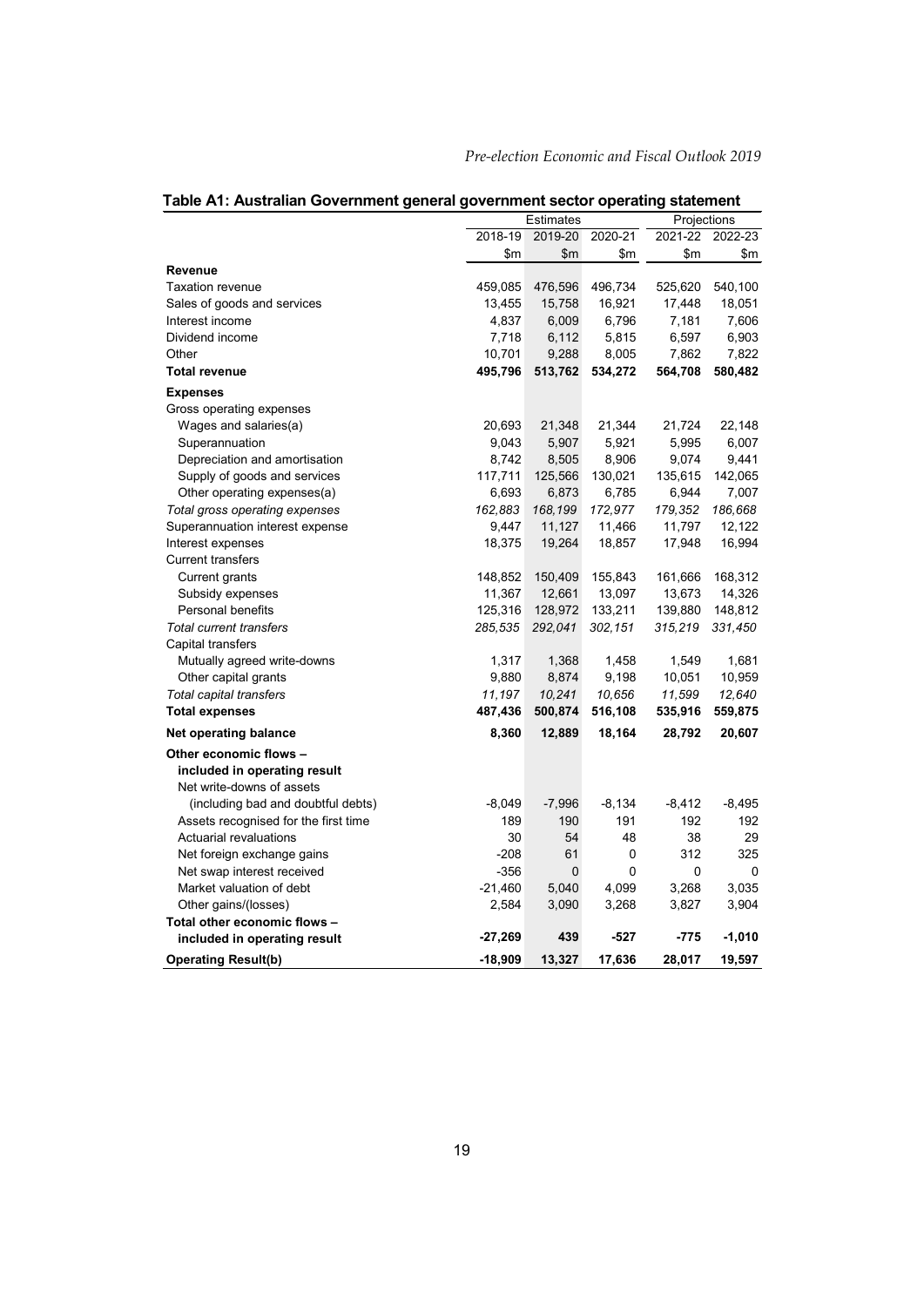#### **Table A1: Australian Government general government sector operating statement (continued)**

|                                              |                    | <b>Estimates</b> |          |          | Projections |  |
|----------------------------------------------|--------------------|------------------|----------|----------|-------------|--|
|                                              | 2018-19            | 2019-20          | 2020-21  | 2021-22  | 2022-23     |  |
|                                              | \$m                | \$m              | \$m      | \$m      | \$m         |  |
| Non-owner movements in equity                |                    |                  |          |          |             |  |
| Revaluation of equity investments            | $-3,499$           | $-6,017$         | $-4$     | $\Omega$ | 0           |  |
| Actuarial revaluations                       | 1,441              | 262              | 297      | 119      | 97          |  |
| Other economic revaluations                  | 25                 | $-10$            | 37       | 28       | 39          |  |
| Total other economic flows -                 |                    |                  |          |          |             |  |
| included in equity                           | $-2,033$           | $-5,765$         | 330      | 148      | 136         |  |
| Comprehensive result -                       |                    |                  |          |          |             |  |
| Total change in net worth                    | $-20,942$          | 7,563            | 17,966   | 28,165   | 19,733      |  |
| Net operating balance                        | 8,360              | 12,889           | 18,164   | 28,792   | 20,607      |  |
| Net acquisition of non-financial assets      |                    |                  |          |          |             |  |
| Purchases of non-financial assets            | 15,306             | 14,425           | 16,980   | 18,927   | 20,375      |  |
| less Sales of non-financial assets           | 194                | 1,171            | 379      | 199      | 185         |  |
| less Depreciation                            | 8,742              | 8,505            | 8,906    | 9,074    | 9,441       |  |
| plus Change in inventories                   | 118                | 3                | 32       | 60       | 31          |  |
| plus Other movements in non-financial assets | 2                  | $-3$             | $\Omega$ | $\Omega$ | $\Omega$    |  |
| Total net acquisition of                     |                    |                  |          |          |             |  |
| non-financial assets                         | 6,490              | 4,749            | 7,727    | 9,715    | 10,780      |  |
| <b>Fiscal balance</b>                        |                    |                  |          |          |             |  |
| (Net lending/borrowing)(c)                   | 1,870<br>$\bullet$ | 8,140            | 10,437   | 19,077   | 9,827       |  |

(a) Consistent with the ABS GFS classification, other employee related expenses are reported under other operating expenses. Total employee expenses equal wages and salaries plus other operating expenses.

(b) Operating result under AAS.

(c) The term fiscal balance is not used by the ABS.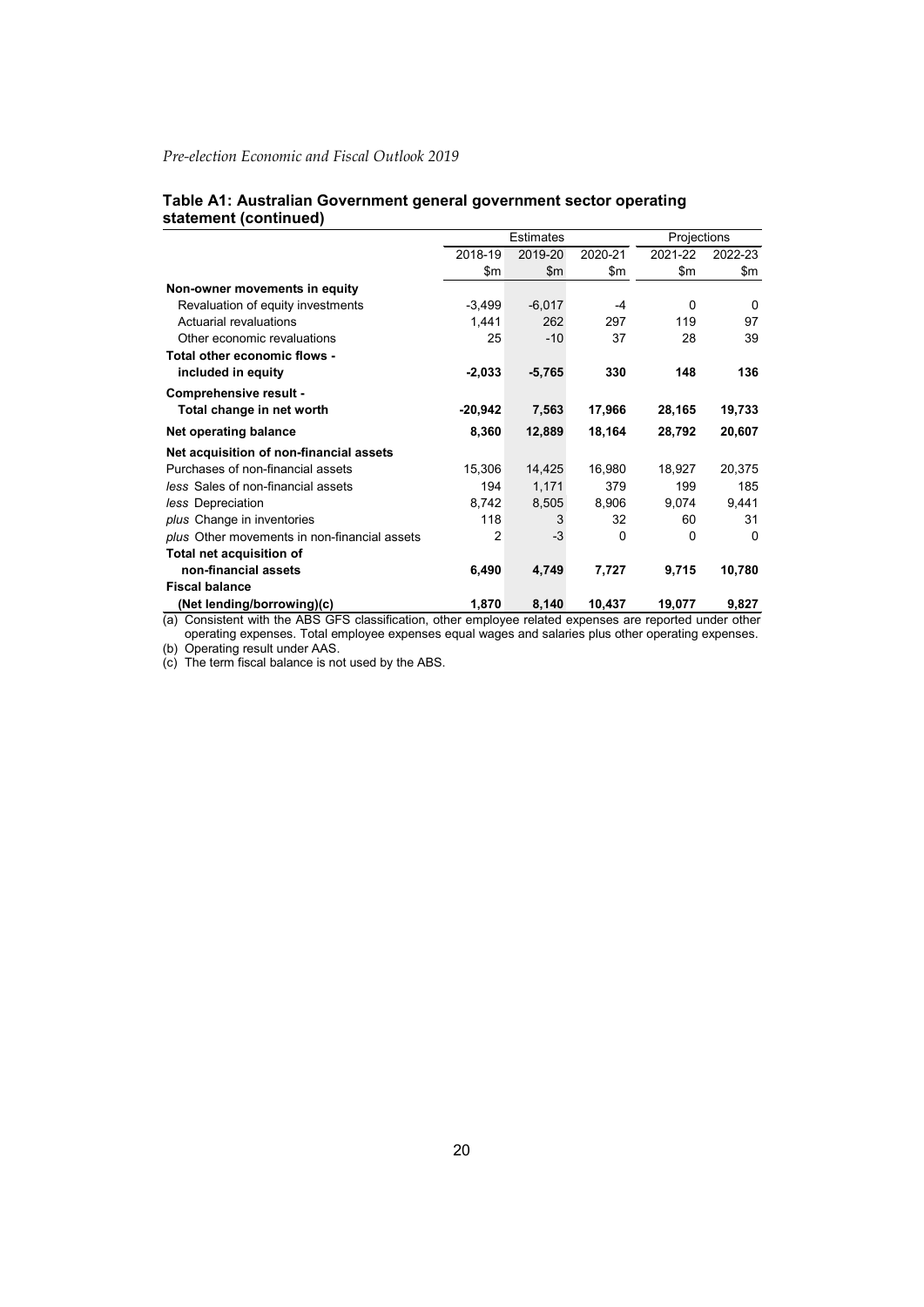|                                     |         | <b>Estimates</b> |         |         | Projections |  |
|-------------------------------------|---------|------------------|---------|---------|-------------|--|
|                                     | 2018-19 | 2019-20          | 2020-21 | 2021-22 | 2022-23     |  |
|                                     | \$m     | \$m\$            | \$m\$   | \$m     | \$m         |  |
| Assets                              |         |                  |         |         |             |  |
| <b>Financial assets</b>             |         |                  |         |         |             |  |
| Cash and deposits                   | 7,471   | 5,244            | 5,361   | 5,110   | 6,341       |  |
| Advances paid                       | 71,008  | 83,305           | 89,471  | 93,950  | 95,291      |  |
| Investments, loans and placements   | 175,216 | 188,358          | 196,703 | 211,727 | 211,594     |  |
| Other receivables                   | 55,700  | 57,430           | 59,053  | 61,964  | 63,904      |  |
| <b>Equity investments</b>           |         |                  |         |         |             |  |
| Investments in other public sector  |         |                  |         |         |             |  |
| entities                            | 52,907  | 48,324           | 50,859  | 54,109  | 57,818      |  |
| Equity accounted investments        | 3,405   | 3,562            | 3,654   | 3,752   | 3,846       |  |
| Investments - shares                | 66,000  | 70,034           | 72,506  | 76,733  | 81,464      |  |
| <b>Total financial assets</b>       | 431,706 | 456,257          | 477,607 | 507,345 | 520,258     |  |
| Non-financial assets                |         |                  |         |         |             |  |
| Land                                | 11,586  | 11,484           | 11,441  | 11,342  | 11,262      |  |
| <b>Buildings</b>                    | 27,072  | 27,589           | 28,724  | 29,661  | 30,664      |  |
| Plant, equipment and infrastructure | 81,742  | 86,178           | 92,293  | 100,260 | 108,933     |  |
| Inventories                         | 8,397   | 8,045            | 7,730   | 7,444   | 7,129       |  |
| Intangibles                         | 9,039   | 9,353            | 9,346   | 9,302   | 9,417       |  |
| Investment properties               | 193     | 193              | 193     | 193     | 193         |  |
| <b>Biological assets</b>            | 20      | 14               | 11      | 11      | 11          |  |
| Heritage and cultural assets        | 11,604  | 11,594           | 11,582  | 11,570  | 11,560      |  |
| Assets held for sale                | 183     | 179              | 179     | 179     | 180         |  |
| Other non-financial assets          | 34      | 31               | 31      | 31      | 31          |  |
| Total non-financial assets          | 149,869 | 154,660          | 161,532 | 169,993 | 179,381     |  |
| <b>Total assets</b>                 | 581,575 | 610,917          | 639,139 | 677,338 | 699,638     |  |
| <b>Liabilities</b>                  |         |                  |         |         |             |  |
| Interest bearing liabilities        |         |                  |         |         |             |  |
| Deposits held                       | 381     | 381              | 381     | 381     | 381         |  |
| Government securities               | 608,637 | 619,463          | 622,539 | 625,368 | 620,508     |  |
| Loans                               | 16,742  | 16,731           | 16,779  | 16,990  | 17,162      |  |
| Other borrowing                     | 1,499   | 1,466            | 1,438   | 1,393   | 1,342       |  |
| Total interest bearing liabilities  | 627,260 | 638,042          | 641,138 | 644,132 | 639,393     |  |

**Table A2: Australian Government general government sector balance sheet**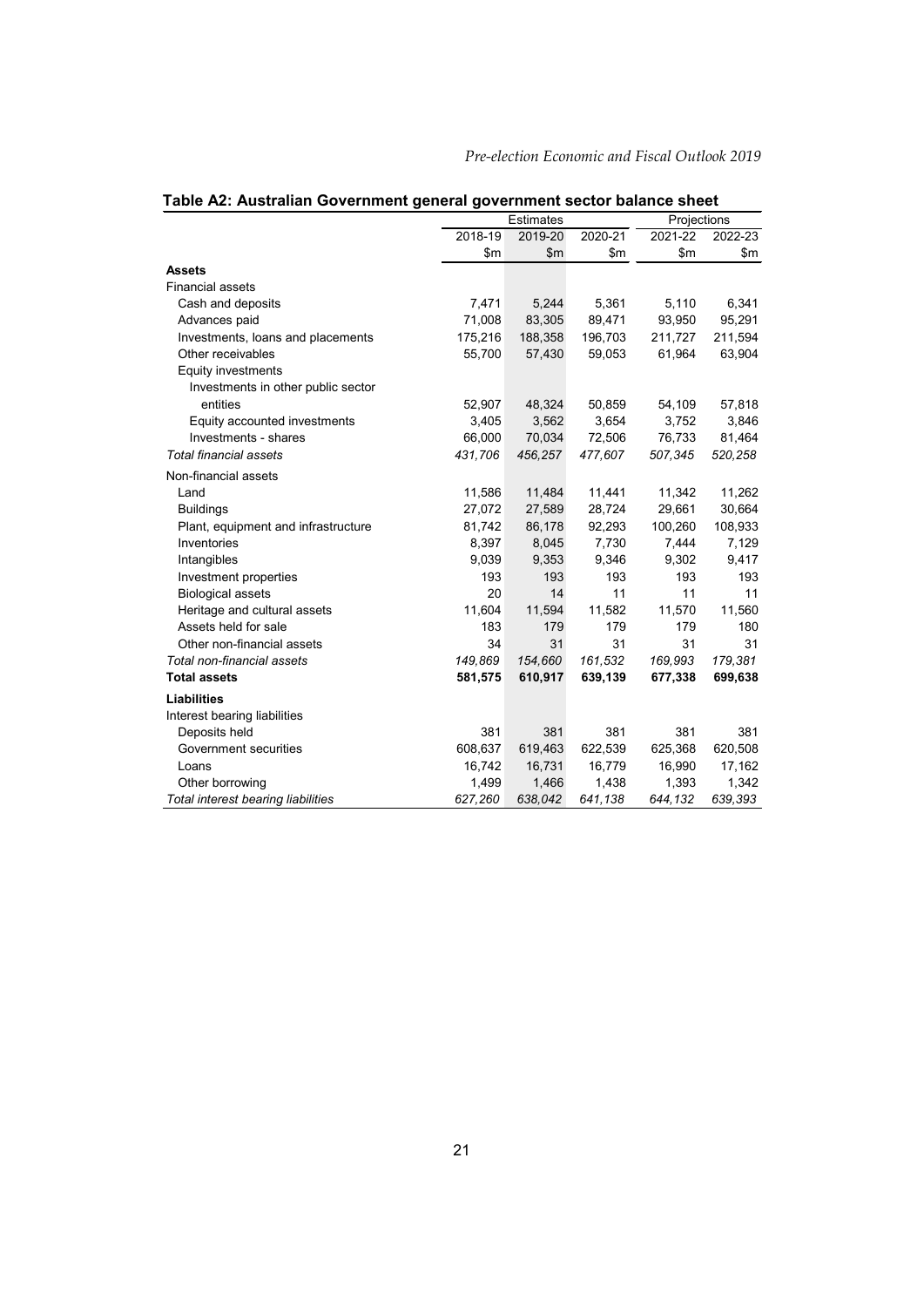|                               |            | <b>Estimates</b> |            |          | Projections |  |
|-------------------------------|------------|------------------|------------|----------|-------------|--|
|                               | 2018-19    | 2019-20          | 2020-21    | 2021-22  | 2022-23     |  |
|                               | \$m        | \$m              | \$m        | \$m      | \$m         |  |
| Provisions and payables       |            |                  |            |          |             |  |
| Superannuation liability      | 223,720    | 230,748          | 237,683    | 244,417  | 251,141     |  |
| Other employee liabilities    | 20,166     | 20,591           | 21,003     | 21,449   | 21,903      |  |
| Suppliers payables            | 6,027      | 6,809            | 7,090      | 7,470    | 7,828       |  |
| Personal benefits payables    | 3,389      | 3,746            | 3,538      | 3,530    | 3,530       |  |
| Subsidies payables            | 519        | 1,210            | 1,268      | 1,303    | 1,296       |  |
| Grants payables               | 3.539      | 3.927            | 4.027      | 3.717    | 3,460       |  |
| Other payables                | 2,316      | 2,202            | 2,124      | 2,048    | 1,942       |  |
| Provisions                    | 35,622     | 37,060           | 36,721     | 36,558   | 36,699      |  |
| Total provisions and payables | 295,297    | 306,294          | 313,453    | 320,493  | 327,799     |  |
| <b>Total liabilities</b>      | 922,557    | 944,336          | 954,591    | 964,625  | 967,192     |  |
| Net worth(a)                  | $-340,981$ | $-333,419$       | $-315,452$ | -287,287 | $-267,554$  |  |
| Net financial worth(b)        | -490.851   | -488.079         | -476.984   | -457.281 | -446,935    |  |
| Net financial liabilities(c)  | 543,757    | 536.403          | 527,843    | 511,390  | 504,753     |  |
| Net debt(d)                   | 373,565    | 361,135          | 349,603    | 333.346  | 326, 167    |  |

#### **Table A2: Australian Government general government sector balance sheet (continued)**

(a) Net worth equals total assets minus total liabilities.

(b) Net financial worth equals total financial assets minus total liabilities.

(c) Net financial liabilities equals total liabilities less financial assets other than investments in other public sector entities.

(d) Net debt equals the sum of interest bearing liabilities (deposits held, government securities, loans and other borrowing), minus the sum of cash and deposits, advances paid, and investments, loans and placements.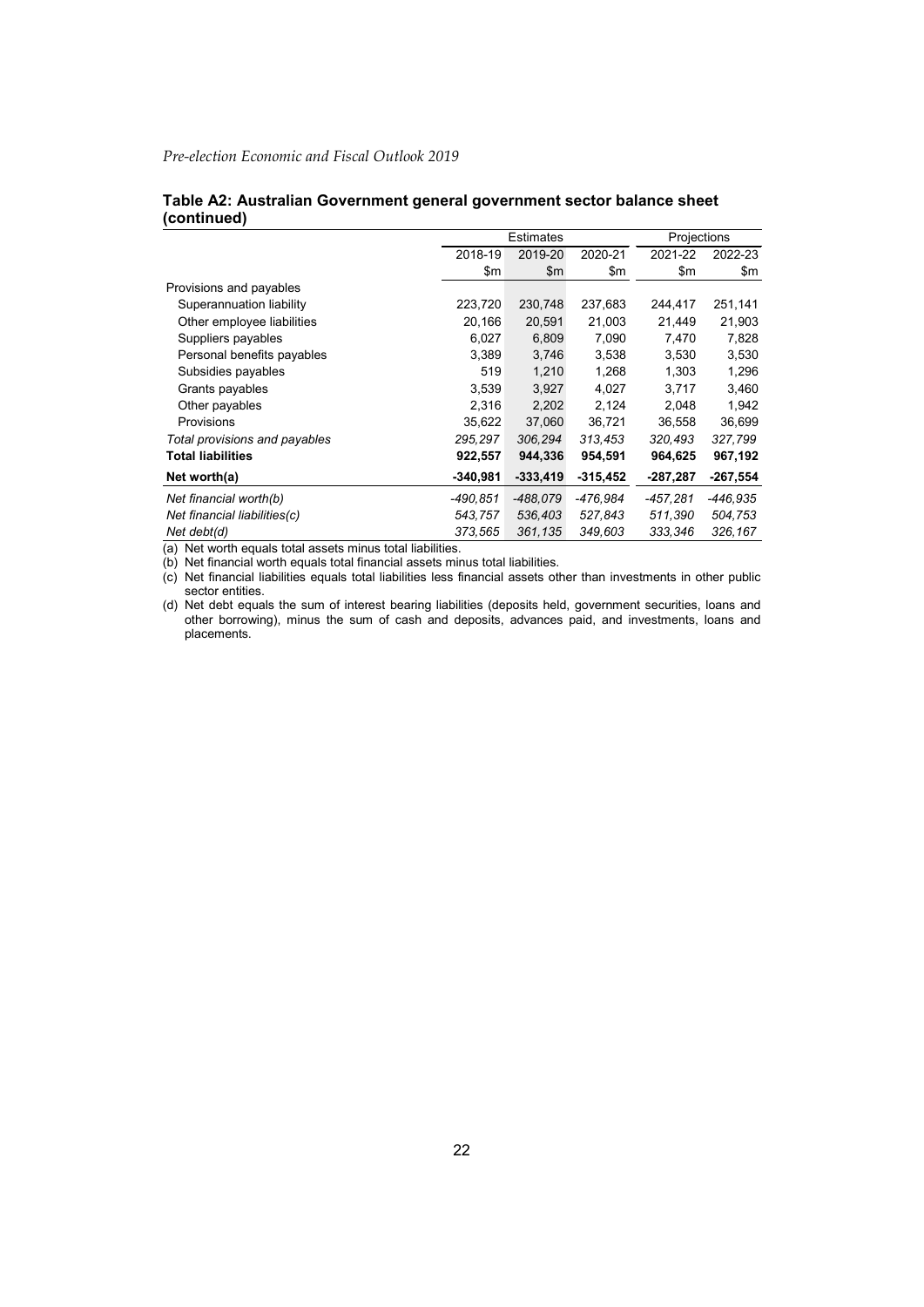|                                           |            | Estimates  |                   | Projections |                   |
|-------------------------------------------|------------|------------|-------------------|-------------|-------------------|
|                                           | 2018-19    | 2019-20    | 2020-21           | 2021-22     | 2022-23           |
|                                           | \$m        | \$m        | \$m               | \$m         | \$m               |
| Cash receipts from operating activities   |            |            |                   |             |                   |
| Taxes received                            | 448,821    | 466,397    | 486,372           | 514,320     | 528,691           |
| Receipts from sales of goods and services | 13,468     | 15,747     | 16,997            | 17,551      | 17,991            |
| Interest receipts                         | 4,412      | 5,701      | 6,375             | 6,731       | 6,897             |
| Dividends and income tax equivalents      | 7,175      | 6,165      | 5,683             | 6,153       | 6,984             |
| Other receipts                            | 10,643     | 9,895      | 6,572             | 6,066       | 6,125             |
| <b>Total operating receipts</b>           | 484,518    | 503,905    | 521,998           | 550,821     | 566,688           |
| Cash payments for operating activities    |            |            |                   |             |                   |
| Payments for employees                    | $-29,603$  | $-31,101$  | $-31,463$         | $-32,562$   | $-33,375$         |
| Payments for goods and services           | $-116,834$ | $-123,276$ | $-127,747$        | $-133,410$  | $-139,681$        |
| Grants and subsidies paid                 | $-170,614$ |            | -171,776 -177,492 | $-185,214$  | $-193,106$        |
| Interest paid                             | $-18,491$  | $-16,638$  | $-16,764$         | $-16,090$   | $-15,571$         |
| Personal benefit payments                 | $-126,047$ | $-129,783$ | $-134,782$        | $-140,879$  | $-149,554$        |
| Other payments                            | $-6,358$   | $-6,493$   | $-6,374$          | $-6,520$    | $-6,562$          |
| <b>Total operating payments</b>           | $-467,946$ | -479,067   | -494,622          |             | -514,676 -537,849 |
| Net cash flows from operating activities  | 16,572     | 24,838     | 27,376            | 36,144      | 28,840            |
| Cash flows from investments in            |            |            |                   |             |                   |
| non-financial assets                      |            |            |                   |             |                   |
| Sales of non-financial assets             | 647        | 1,615      | 331               | 201         | 186               |
| Purchases of non-financial assets         | $-14,881$  | $-14,261$  | $-16,704$         | $-18,553$   | $-19,861$         |
| Net cash flows from investments in        |            |            |                   |             |                   |
| non-financial assets                      | $-14,234$  | $-12,647$  | $-16,373$         | $-18,352$   | $-19,675$         |
| Net cash flows from investments in        |            |            |                   |             |                   |
| financial assets for policy purposes      | $-15,149$  | $-16,584$  | $-11,546$         | $-9,875$    | $-6,639$          |
| Net cash flows from investments in        |            |            |                   |             |                   |
| financial assets for liquidity purposes   | 1,979      | $-12,248$  | $-5,683$          | $-13,521$   | 1,631             |
| Cash receipts from financing activities   |            |            |                   |             |                   |
| Borrowing                                 | 83,567     | 169,891    | 253,248           | 194,239     | 125.400           |
| Other financing                           | 1,215      | 22         | 21                | 21          | 21                |
| Total cash receipts from financing        |            |            |                   |             |                   |
| activities                                | 84,782     | 169,912    | 253,268           | 194,260     | 125,421           |
| Cash payments for financing activities    |            |            |                   |             |                   |
| Borrowing                                 | $-69,166$  | -152,946   | $-243,809$        | $-185,937$  | -125,887          |
| Other financing                           | $-4,093$   | $-2,552$   | $-3,117$          | $-2,970$    | $-2,459$          |
| Total cash payments for financing         |            |            |                   |             |                   |
| activities                                | -73,259    | $-155,498$ | $-246,927$        | $-188,907$  | $-128,346$        |
| Net cash flows from financing activities  | 11,523     | 14,414     | 6,342             | 5,353       | $-2,926$          |
| Net increase/(decrease) in cash held      | 691        | $-2,227$   | 117               | $-251$      | 1,232             |

### Table A3: Australian Government general government sector cash flow statement<sup>(a)</sup>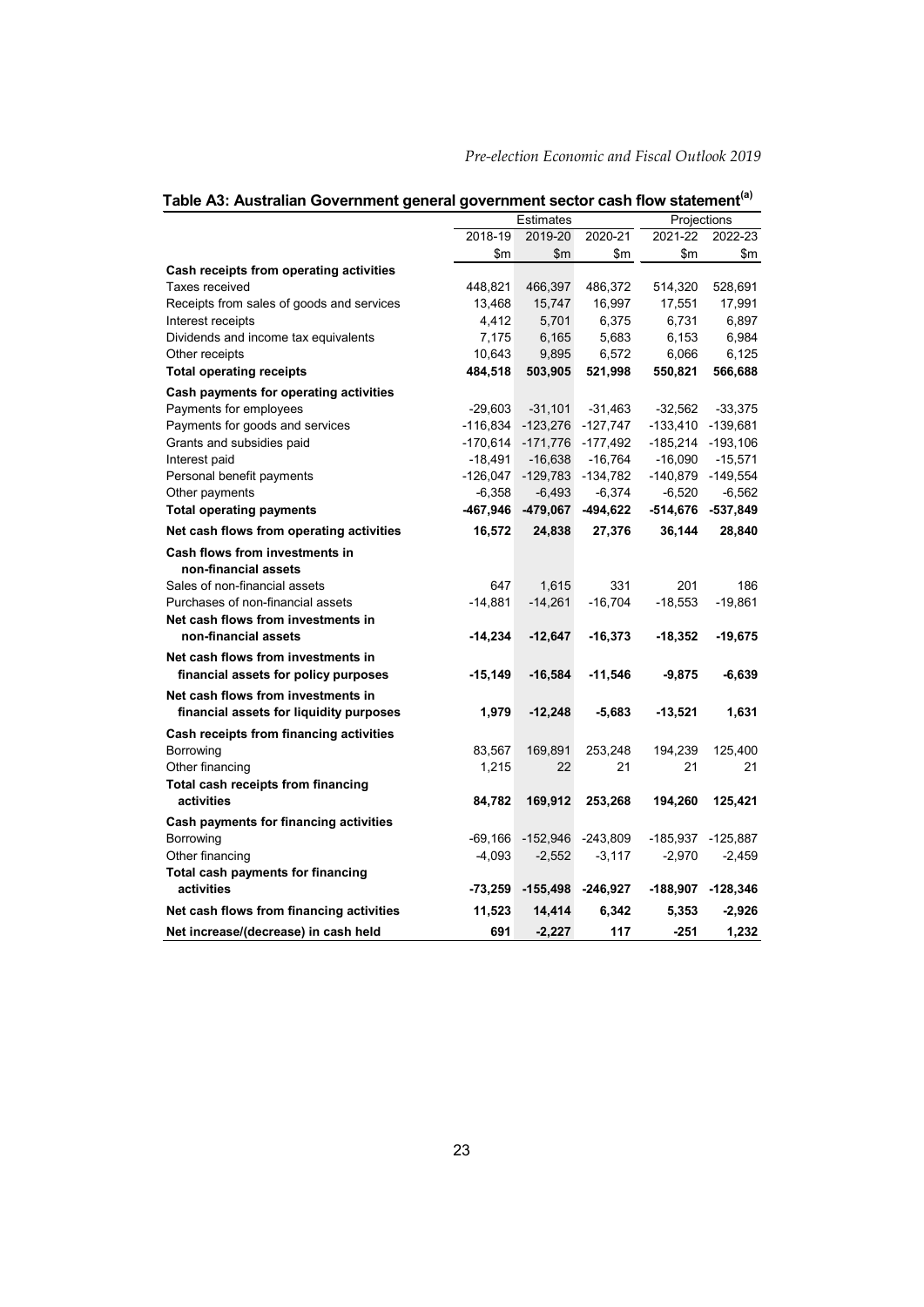#### **Table A3: Australian Government general government sector cash flow statement(a) (continued)**

|                                         |           | <b>Estimates</b> |                |          | Projections |  |
|-----------------------------------------|-----------|------------------|----------------|----------|-------------|--|
|                                         | 2018-19   | 2019-20          | 2020-21        | 2021-22  | 2022-23     |  |
|                                         | \$m       | $\mathsf{Sm}$    | $\mathsf{S}$ m | \$m      | \$m         |  |
|                                         |           |                  |                |          |             |  |
| GFS cash surplus(+)/deficit(-)(b)       | 2,338     | 12,191           | 11,003         | 17,792   | 9,165       |  |
| less Finance leases and similar         |           |                  |                |          |             |  |
| arrangements(c)                         | 0         | 0                | $\Omega$       | 0        | $\Omega$    |  |
| less Net Future Fund earnings(d)        | 6.592     | 5.140            | na             | na       | na          |  |
| Equals underlying cash balance(e)       | $-4,254$  | 7,051            | 11,003         | 17,792   | 9,165       |  |
| plus Net cash flows from investments in |           |                  |                |          |             |  |
| financial assets for policy purposes    | $-15.149$ | $-16.584$        | $-11.546$      | $-9.875$ | $-6,639$    |  |
| plus Net Future Fund earnings(d)        | 6.592     | 5.140            | na             | na       | na          |  |
| Equals headline cash balance            | $-12,811$ | $-4,393$         | -542           | 7,917    | 2,526       |  |
| Memorandum:                             |           |                  |                |          |             |  |
| Net Future Fund earnings(d)             | 6.592     | 5.140            | 5.207          | 5.563    | 6,249       |  |

(a) A positive number denotes a cash inflow; a negative number denotes a cash outflow.

(b) GFS cash surplus/deficit equals net cash flows from operating activities and investments in non-financial assets.

(c) The acquisition of assets under finance leases worsens the underlying cash balance. The disposal of assets previously held under finance leases improves the underlying cash balance.

(d) Under the *Future Fund Act 2006*, net Future Fund earnings will be available to meet the Australian Government's superannuation liability in 2020-21. From this time, the underlying cash balance includes expected net Future Fund earnings.

(e) The term underlying cash balance is not used by the ABS.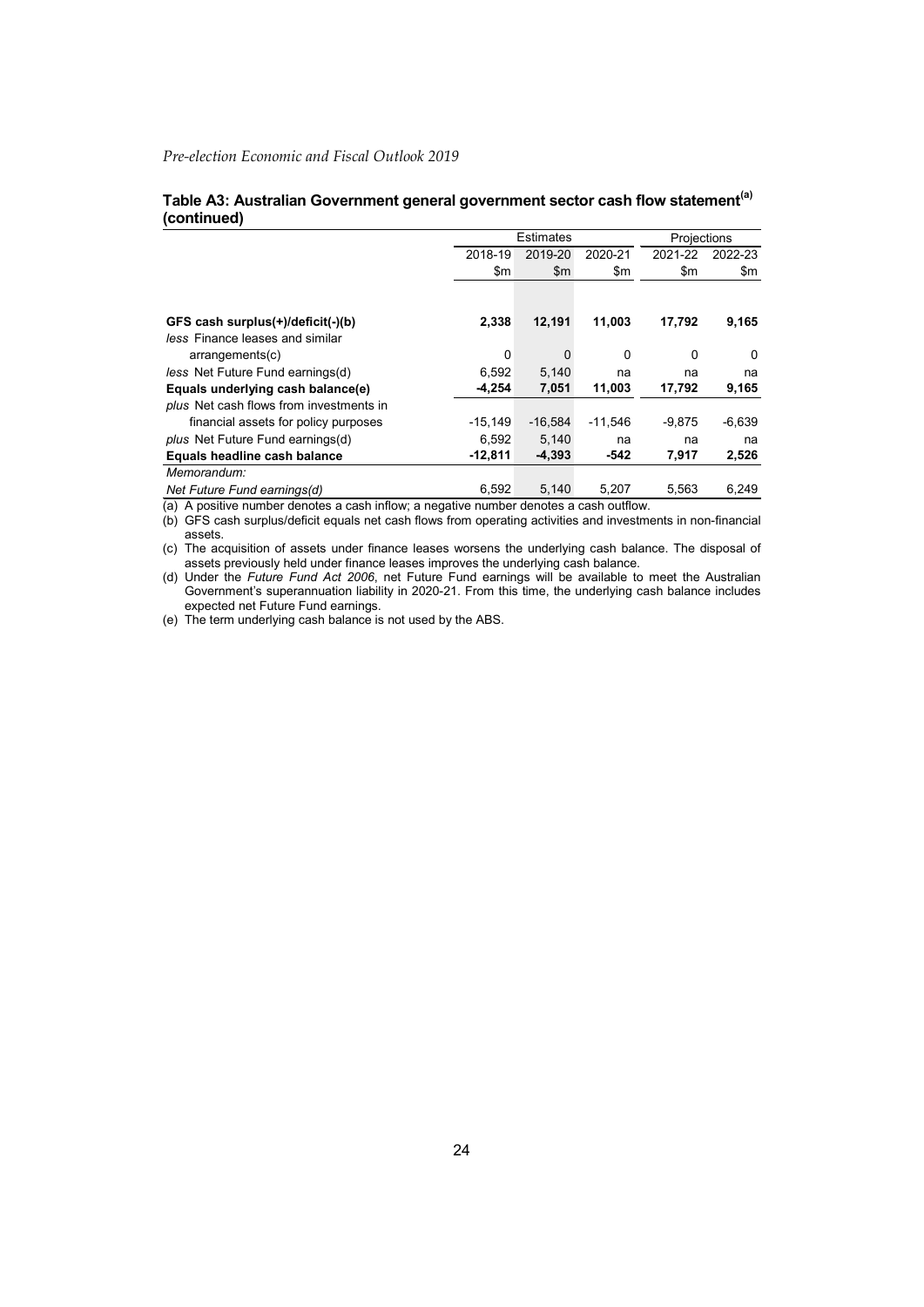# **APPENDIX B: POLICY DECISIONS SINCE THE 2019-20 BUDGET**

|                                                                                                                                         | 2018-19 | 2019-20        | 2020-21 | 2021-22 | 2022-23 |
|-----------------------------------------------------------------------------------------------------------------------------------------|---------|----------------|---------|---------|---------|
|                                                                                                                                         | \$m     | $\mathsf{Sm}$  | \$m     | \$m     | \$m     |
|                                                                                                                                         |         |                |         |         |         |
| <b>AGRICULTURE AND WATER RESOURCES</b>                                                                                                  |         |                |         |         |         |
| Regional Investment Corporation                                                                                                         |         |                |         |         |         |
| Agristarter Loan – assisting people to buy<br>their first farm and supporting succession<br>arrangements within farming families (b)(c) |         |                |         |         |         |
| <b>Portfolio total</b>                                                                                                                  |         |                |         |         |         |
| <b>EDUCATION AND TRAINING</b>                                                                                                           |         |                |         |         |         |
| Department of Education and Training                                                                                                    |         |                |         |         |         |
| FEE-HELP - increase in<br>loan limit for aviation courses (b)                                                                           |         | 0 <sub>2</sub> | 0 6     | 12      | 2.0     |
| <b>Portfolio total</b>                                                                                                                  |         | 0.2            | 0.6     | 1.2     | 2.0     |
| <b>HEALTH</b>                                                                                                                           |         |                |         |         |         |
| Department of Health                                                                                                                    |         |                |         |         |         |
| Improving Access to Medicines -<br>Immunisation and deed management fees -<br>change commencement date (b)                              |         | $-2.6$         |         |         |         |
| <b>Portfolio total</b>                                                                                                                  |         | $-2.6$         |         |         |         |
| Total Impact of revenue measures (d)                                                                                                    |         | $-2.4$         | 0.6     | 1.2     | 2.0     |

### **Table B1: Revenue measures since the 2019-20 Budget(a)**

\* The nature of the measure is such that a reliable estimate cannot be provided.

... Not zero, but rounded to zero.<br>- Nil.

- Nil. nfp not for publication.

(a) A minus sign before an estimate indicates a reduction in revenue, no sign before an estimate indicates a gain in revenue.

(b) These measures can also be found in the expense measures summary table.

(c) The new loans provided in this measure will be funded from within the Regional Investment Corporation's existing appropriation.

(d) Measures may not add due to rounding.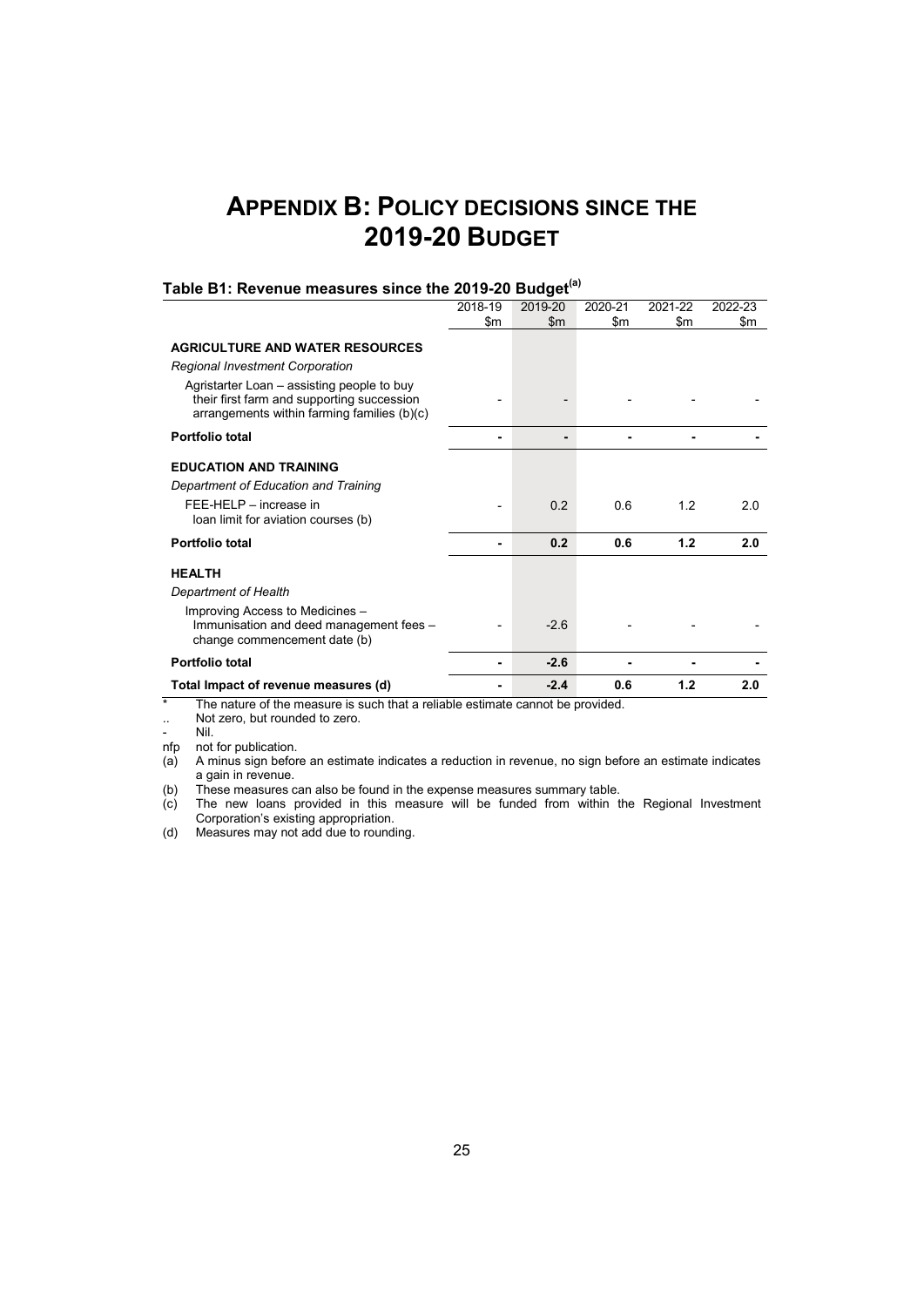# **Table B2: Expense measures since the 2019-20 Budget(a)**

|                                                                                                                                         | 2018-19<br>\$m | 2019-20<br>\$m | 2020-21<br>\$m | 2021-22<br>\$m | 2022-23<br>\$m |
|-----------------------------------------------------------------------------------------------------------------------------------------|----------------|----------------|----------------|----------------|----------------|
| <b>AGRICULTURE AND WATER RESOURCES</b>                                                                                                  |                |                |                |                |                |
| Department of Agriculture and Water Resources                                                                                           |                |                |                |                |                |
| Energy Assistance Payment - extension to<br>additional payments                                                                         | 0.4            |                |                |                |                |
| Extending the scope of the FarmHub<br>program (c)                                                                                       |                |                |                |                |                |
| Response to Fish Deaths in the<br>Murray Darling Basin (d)                                                                              |                |                |                |                |                |
| Regional Investment Corporation                                                                                                         |                |                |                |                |                |
| Agristarter Loan - assisting people to buy<br>their first farm and supporting succession<br>arrangements within farming families (b)(e) |                |                |                |                |                |
| Portfolio total                                                                                                                         | 0.4            | ٠.             |                |                |                |
| <b>EDUCATION AND TRAINING</b>                                                                                                           |                |                |                |                |                |
| Department of Education and Training                                                                                                    |                |                |                |                |                |
| FEE-HELP - increase in<br>loan limit for aviation courses (b)                                                                           |                | 0.1            | 0.3            | 0.6            | 0.8            |
| <b>Portfolio total</b>                                                                                                                  | ٠              | 0.1            | 0.3            | 0.6            | 0.8            |
| <b>HEALTH</b>                                                                                                                           |                |                |                |                |                |
| Department of Health                                                                                                                    |                |                |                |                |                |
| Improving Access to Medicines -<br>Immunisation and deed management fees -<br>change commencement date (b)                              |                | $-2.6$         |                |                |                |
| Australian Government Support for the<br>2027 Rugby World Cup (f)                                                                       |                |                |                |                |                |
| <b>Portfolio total</b>                                                                                                                  | ٠              | $-2.6$         |                |                |                |
| <b>HOME AFFAIRS</b>                                                                                                                     |                |                |                |                |                |
| Department of Home Affairs                                                                                                              |                |                |                |                |                |
| Tasmanian Bushfires Recovery Package (m)                                                                                                |                |                |                |                |                |
| Portfolio total                                                                                                                         |                |                |                |                |                |
| <b>INFRASTRUCTURE, REGIONAL</b><br><b>DEVELOPMENT AND CITIES</b>                                                                        |                |                |                |                |                |
| Department of Infrastructure, Regional<br><b>Development and Cities</b>                                                                 |                |                |                |                |                |
| Community Development Grants -<br>additional projects (g)                                                                               |                |                |                |                |                |
| National Water Infrastructure Development<br>Fund - Granite Belt Irrigation Project (h)                                                 |                |                |                |                |                |
| Infrastructure Investment Program -<br>Western Australia - Karel Avenue Bridge<br>reallocation (i)                                      |                |                |                |                |                |
| Regional Growth Fund - funding<br>reallocation (i)                                                                                      |                |                |                |                |                |
| Urban Congestion Fund - priority projects (k)                                                                                           |                |                |                |                |                |
| Portfolio total                                                                                                                         |                |                |                |                |                |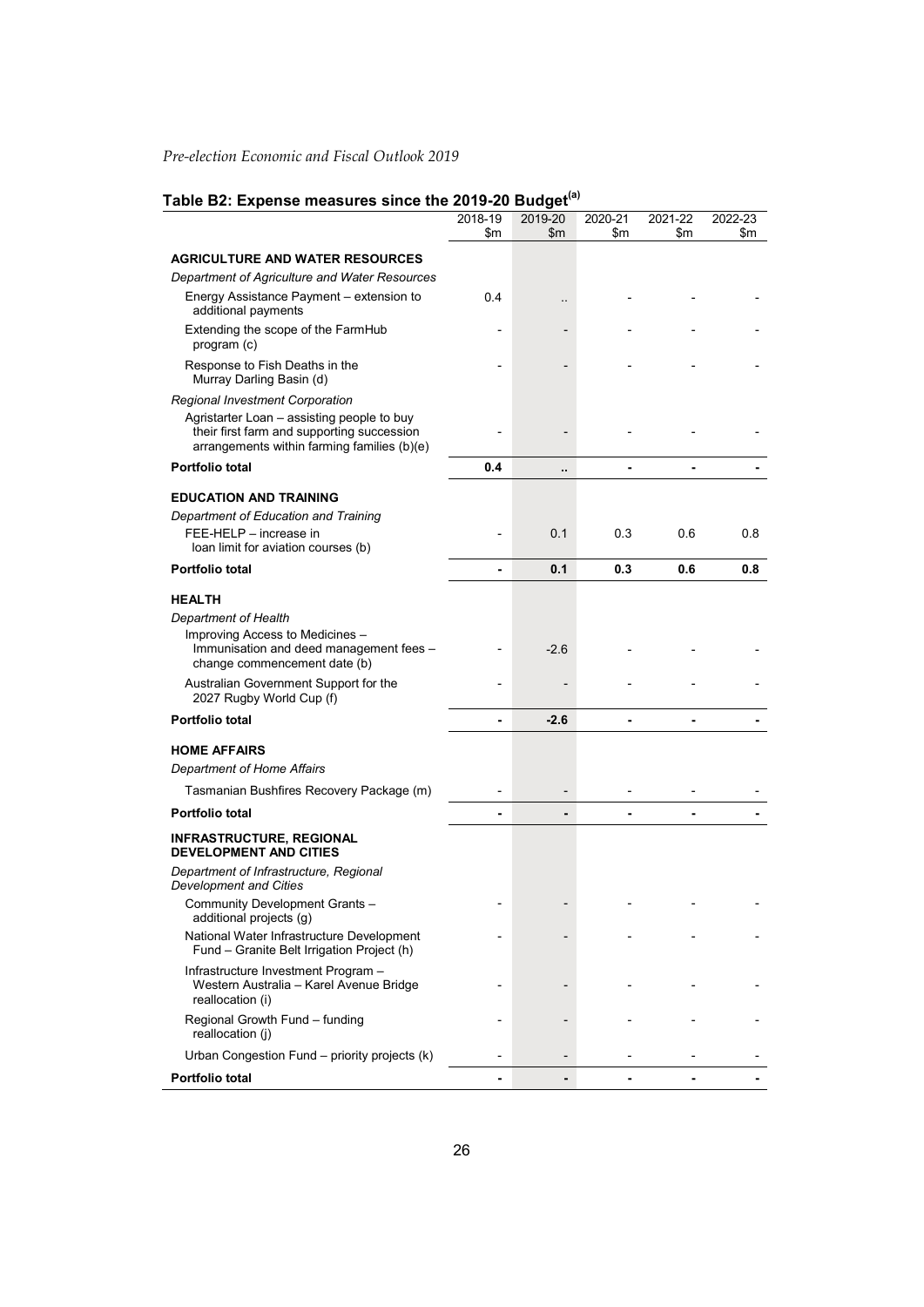|                                                                                                       | 2018-19<br>\$m | 2019-20<br>\$m | 2020-21<br>\$m | 2021-22<br>\$m | 2022-23<br>\$m |
|-------------------------------------------------------------------------------------------------------|----------------|----------------|----------------|----------------|----------------|
| <b>JOBS AND SMALL BUSINESS</b>                                                                        |                |                |                |                |                |
| Department of Jobs and Small Business                                                                 |                |                |                |                |                |
| Cease the Seasonal Worker Programme<br>Northern Australia Tourism Pilot                               |                |                |                |                |                |
| Portfolio total                                                                                       |                |                |                | ٠              |                |
| <b>SOCIAL SERVICES</b>                                                                                |                |                |                |                |                |
| Department of Human Services                                                                          |                |                |                |                |                |
| Cashless Debit Card - amendments (I)                                                                  |                | 0.4            |                |                |                |
| Energy Assistance Payment - extension to<br>additional payments                                       | 1.8            |                |                |                |                |
| <b>Department of Social Services</b>                                                                  |                |                |                |                |                |
| Cashless Debit Card - amendments (I)                                                                  |                | 17             | 07             |                |                |
| Energy Assistance Payment - extension to<br>additional payments                                       | 85.3           | 0.1            |                |                |                |
| <b>Portfolio Total</b>                                                                                | 87.1           | 2.2            | 0.7            |                |                |
| <b>TREASURY</b>                                                                                       |                |                |                |                |                |
| Department of the Treasury                                                                            |                |                |                |                |                |
| National Water Infrastructure Development<br>Fund - Granite Belt Irrigation Project (h)(m)            |                |                |                |                |                |
| Infrastructure Investment Program -<br>Western Australia - Karel Avenue Bridge<br>reallocation (i)(m) |                |                |                |                |                |
| Tasmanian Bushfires Recovery Package (m)                                                              | 5.0            |                |                |                |                |
| Urban Congestion Fund - priority projects (k)(m)                                                      |                |                |                |                |                |
| <b>Portfolio Total</b>                                                                                | 5.0            |                |                |                |                |
| <b>VETERANS' AFFAIRS</b>                                                                              |                |                |                |                |                |
| Department of Veterans' Affairs                                                                       |                |                |                |                |                |
| Energy Assistance Payment - extension to<br>additional payments                                       |                |                |                |                |                |
| <b>Portfolio Total</b>                                                                                | ٠.             |                |                |                |                |
| Total Impact of expense measures (n)                                                                  | 92.6           | $-0.3$         | 1.1            | 0.6            | 0.8            |

#### **Table B2: Expense measures since the 2019-20 Budget(a) (continued)**

\* The nature of the measure is such that a reliable estimate cannot beprovided.

- nfp not for publication.
- (a) A minus sign before an estimate indicates a reduction in expenses, no sign before an estimate indicates increased expenses.

(b) These measures can also be found in the revenue measures summary table.

(c) This measure will be funded from within the existing resources of the Department of Agriculture and Water Resources and includes funding of \$0.4 million in 2019-20.

(d) This measure will be funded from uncontracted funds in the Sustainable Rural and Water Use and Infrastructure Program and includes funding of \$136.2 million over five years from 2018-19.

(e) The new loans provided in this measure will be funded from within the Regional Investment Corporation's existing appropriation.

(f) This measure includes funding of \$1.0 million in 2019-20. This funding was included as a 'decision taken but not yet announced' in the 2019-20 Budget.

<sup>..</sup> Not zero, but rounded to zero.<br>- Nil

<sup>-</sup> Nil.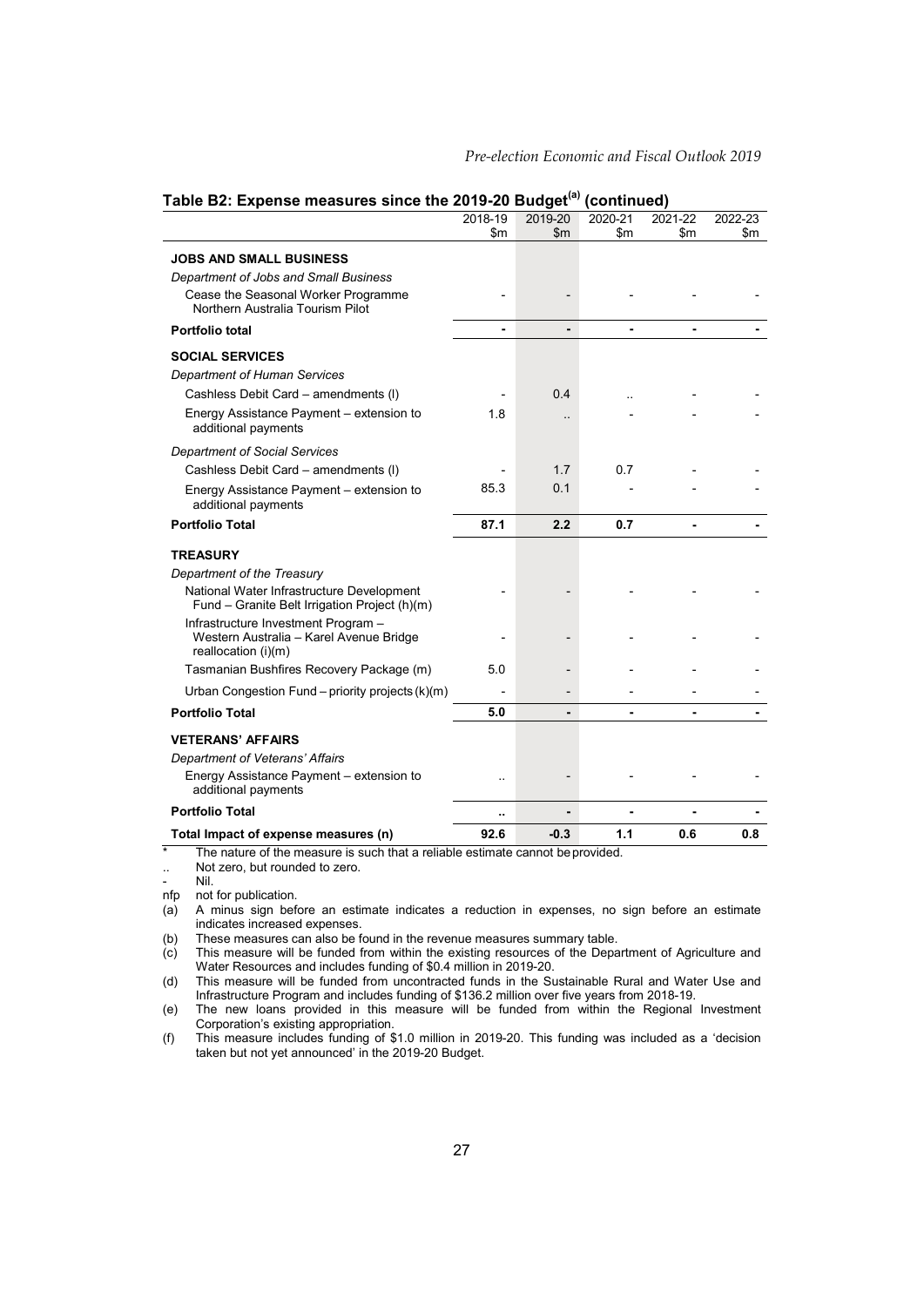#### **Table B2: Expense measures since the 2019-20 Budget(a) (continued)**

- (g) This measure commits funding of \$94.5 million in 2019-20 for additional projects from unallocated funding in the Community Development Grants Programme, including \$18.0 million for Glendorf Off-stream; \$15.0 million for Kellyville Park Centre of Excellence and Community Facility; \$10.0 million for Baranduda Fields Sporting Complex Upgrade; \$10.0 million towards the PCYC NSW Regional Sport and Youth Centre; and \$10.0 million for Lindenow Valley Water Security Scheme. It also includes additional funding for the Community Development Grants Programme of \$17.3 million over three years from 2020-21, this additional funding was included as a 'decision taken but not yet announced' in the 2019-20 Budget.
- (h) This measure commits funding of \$0.5 million in 2019-20 from within the National Water Infrastructure Development Fund.
- (i) This measure commits funding of \$6.7 million in 2018-19 from within the Infrastructure Investment Program.
- (j) This measure will reallocate \$10.0 million from not proceeding with funding for the Construction of Port Spencer Deep Sea Wharf project and instead provide \$10.0 million towards the construction of the Coffs Harbour Airport Enterprise Park.
- (k) This measure commits funding of \$895.1 million over five years from 2019-20 for additional projects from unallocated funding in the Urban Congestion Fund, including: \$506.1 million to address congestion hot spots in New South Wales, Victoria, Queensland and Western Australia, and \$389.0 million for car park upgrades in New South Wales and Victoria.
- (l) This measure includes total funding of \$6.9 million in 2019-20 and \$7.1 million in 2020-21. Partial funding for this measure was included as a 'decision taken but not yet announced' in the 2019-20 Budget.
- (m) Funding is provided to the Treasury to provide the payments to the states and territories.
- (n) Measures may not add due to rounding.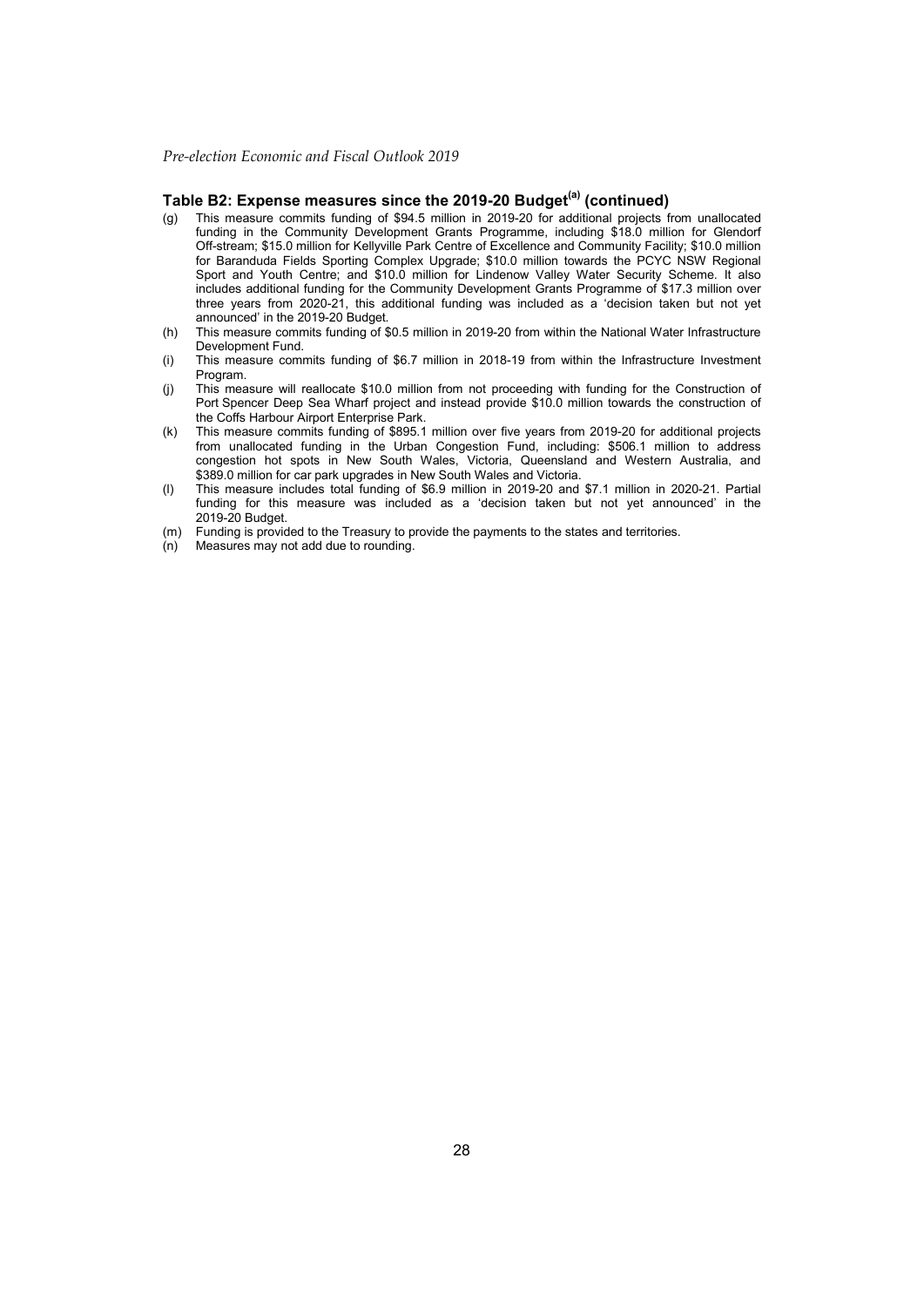# **APPENDIX C: STATEMENT OF RISKS**

### **OVERVIEW**

Full details and explanations of fiscal risks, contingent liabilities and assets, and Government loans are provided in *2019-20 Budget Statement 8: Statement of Risks*. 2019-20 Budget Statement 8 includes all risks that meet a materiality threshold — a possible impact on the forward estimates greater than \$20 million in any one year, or \$50 million over the forward estimates period.

Consistent with the Charter, the 2019 PEFO only updates (where necessary) those fiscal risks, contingent liabilities and assets, and Government loans that have arisen or materially changed since the 2019-20 Budget, and other risks that may have an effect on the fiscal outlook.

There have been no material updates to fiscal risks, contingent liabilities and assets, or Government loans as disclosed in 2019-20 Budget Statement 8 — the disclosure of risks in the Budget papers still accurately reflects the risks to the fiscal outlook.

#### **Fiscal risks**

Fiscal risks comprise general developments or specific events that may affect the fiscal outlook. Some developments or events raise the possibility of a fiscal impact. In other cases, the likelihood of a fiscal impact may be reasonably certain, but will not be included in the forward estimates because the timing or magnitude is not known.

The revenue and expense estimates and projections published in the 2019 PEFO are based on a range of economic and other parameters, consistent with the 2019-20 Budget. If the economic outlook were to differ significantly from that presented in the PEFO, the revenue and expense estimates and projections would also change.

The economic and fiscal estimates and projections are based on the best professional judgment of the Treasury and the Department of Finance, reflecting all known information at the time of the issue of the election writs. To the extent that unanticipated changes in economic conditions occur, their impact will flow through to government expense and revenue forecasts. For example, over the past year stronger than expected commodity prices resulted in stronger forecasts for company tax revenue in the 2019-20 Budget.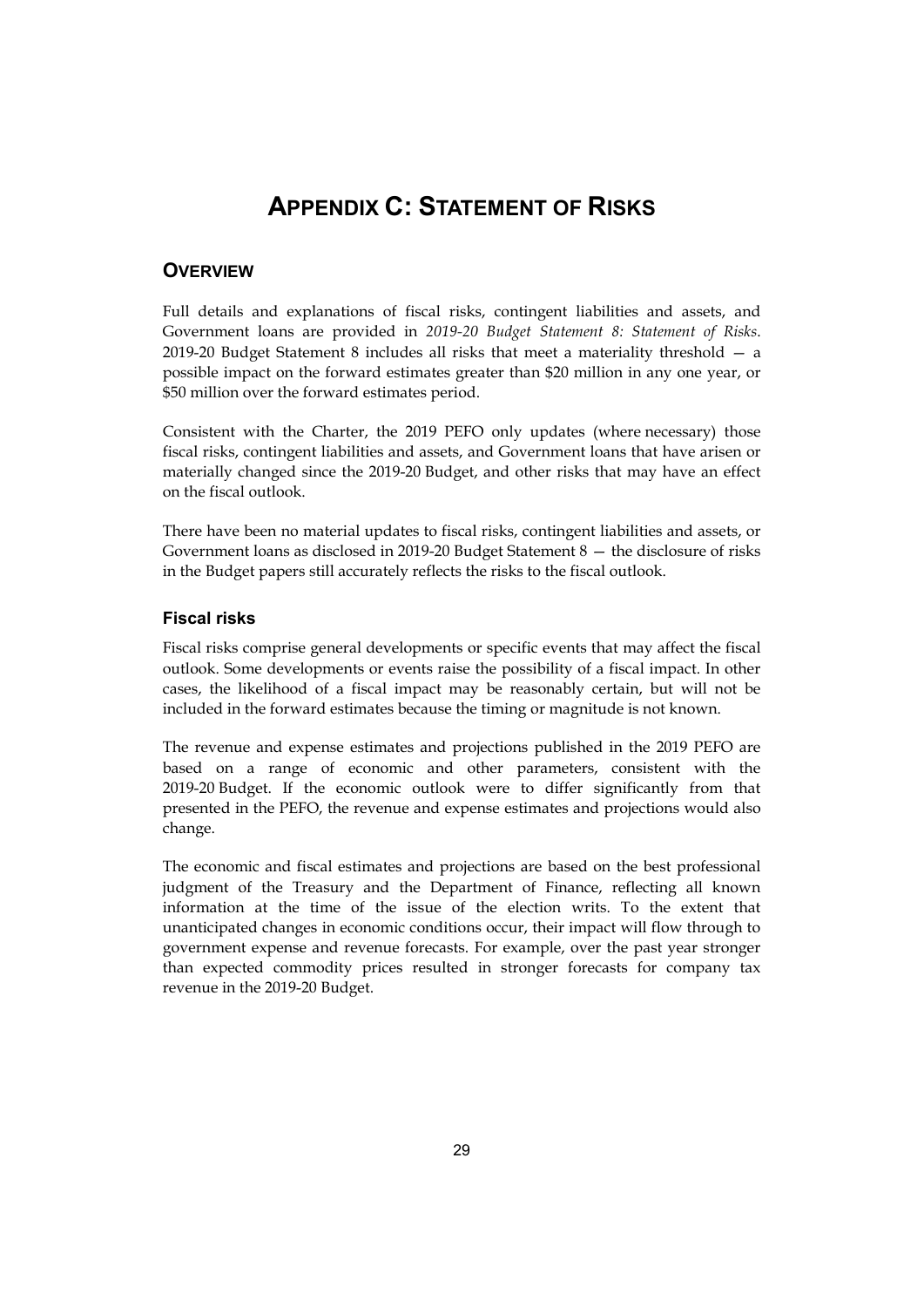Expense outcomes can also differ from forecasts for a number of reasons. Demand-driven programs, such as payments to individuals for social welfare, form a large proportion of government expenditure. Forecasts of payments associated with demand-driven government programs, such as payments related to Child Care programs and the National Disability Insurance Scheme, vary depending on the number of expected participants or beneficiaries. Forecasts of payments for a number of other government programs also depend on forecasts of economic conditions. For example, higher than forecast unemployment levels will mean that expenditure for related social services payments, including allowances, will also be higher.

#### **Unlegislated measures**

In line with normal practice, the forward estimates in the PEFO, as was the case at the 2019-20 Budget, include the impact of all policy decisions, including those that remain unlegislated. The estimated net impact over the four years to 2022-23 of all unlegislated policy decisions, announced prior to the PEFO and after taking account of parameter changes since the original announcement, is around negative \$1.4 billion in underlying cash terms. This comprises:

- policy decisions made prior to the 2019-20 Budget that require legislation to be implemented, which have a net positive impact on the underlying cash balance of around \$5.4 billion over the four years to 2022-23; and
- new policy decisions announced in the 2019-20 Budget that require legislation to be implemented, which have a net negative impact on the underlying cash balance of around \$6.9 billion over the four years to 2022-23. This includes policy decisions with an estimated net negative impact of \$1.4 billion that require annual appropriation bills but do not require any other enabling legislation to be implemented.

Consistent with normal practice, the estimates in the PEFO assume that unlegislated policy decisions will be legislated and take effect from the next possible commencement date. Consistent with the 2019-20 Budget, the next possible commencement date is assumed to be no earlier than 1 July 2019. Where legislation is not passed in time to enable commencement at that date, is passed with amendments to the original decision, or is rejected, there is a risk of a variation to the fiscal position outlined in the PEFO.

There are a number of tax measures included in the 2019-20 Budget that take effect on or before 1 July 2019. Many of these measures can be legislated at a later time within 2019-20 without materially affecting the estimates. However, the *immediate relief to low- and middle-income earners* component of the *Lower taxes for hard-working Australians: Building on the Personal Income Tax Plan* measure requires the relevant legislation to be passed before the increase to the low and middle income tax offset (LMITO) can be provided for the 2018-19 financial year. If not legislated prior to 1 July 2019, the revenue cost of this measure would need to be reassessed.